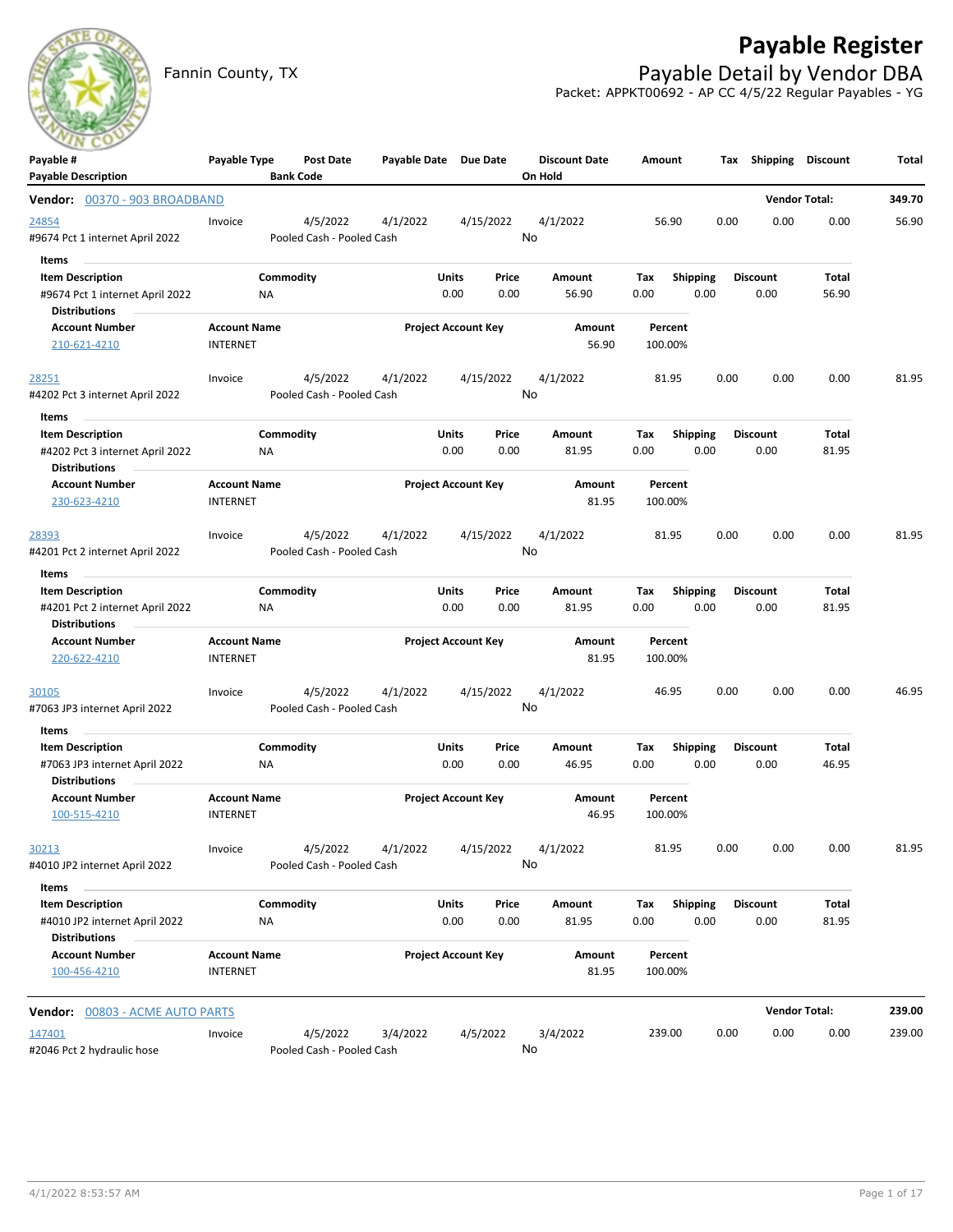| Payable Register                                                                               |                                               |                                       |                       |                                  |                                 | Packet: APPKT00692 - AP CC 4/5/22 Regular Payables - YG |      |                         |                      |        |
|------------------------------------------------------------------------------------------------|-----------------------------------------------|---------------------------------------|-----------------------|----------------------------------|---------------------------------|---------------------------------------------------------|------|-------------------------|----------------------|--------|
| Payable #<br><b>Payable Description</b>                                                        | Payable Type                                  | <b>Post Date</b><br><b>Bank Code</b>  | Payable Date Due Date |                                  | <b>Discount Date</b><br>On Hold | Amount                                                  |      | Tax Shipping Discount   |                      | Total  |
| Items<br><b>Item Description</b><br>#2046 Pct 2 hydraulic hose<br><b>Distributions</b>         |                                               | Commodity<br>Goods                    |                       | Units<br>Price<br>1.00<br>239.00 | <b>Amount</b><br>239.00         | Tax<br><b>Shipping</b><br>0.00<br>0.00                  |      | <b>Discount</b><br>0.00 | Total<br>239.00      |        |
| <b>Account Number</b><br>220-622-4580                                                          | <b>Account Name</b>                           | <b>R&amp;M MACHINERY PARTS</b>        |                       | <b>Project Account Key</b>       | Amount<br>239.00                | Percent<br>100.00%                                      |      |                         |                      |        |
| Vendor: 00757 - ALLIANCE DOCUMENT SHREDDING INC                                                |                                               |                                       |                       |                                  |                                 |                                                         |      |                         | <b>Vendor Total:</b> | 467.19 |
| 54060<br>Document shredding JP1/Dst Ct                                                         | Invoice                                       | 4/5/2022<br>Pooled Cash - Pooled Cash | 3/24/2022             | 4/5/2022                         | 3/24/2022<br>No                 | 115.04                                                  | 0.00 | 0.00                    | 0.00                 | 115.04 |
| Items<br><b>Item Description</b><br>Document shredding JP1/Dst Ct<br><b>Distributions</b>      |                                               | Commodity<br>ΝA                       |                       | Units<br>Price<br>0.00<br>0.00   | Amount<br>115.04                | <b>Shipping</b><br>Tax<br>0.00<br>0.00                  |      | Discount<br>0.00        | Total<br>115.04      |        |
| <b>Account Number</b><br>100-518-4600                                                          | <b>Account Name</b><br><b>MOVING EXPENSES</b> |                                       |                       | <b>Project Account Key</b>       | Amount<br>115.04                | Percent<br>100.00%                                      |      |                         |                      |        |
| 54061<br>Document shredding Auditor                                                            | Invoice                                       | 4/5/2022<br>Pooled Cash - Pooled Cash | 3/24/2022             | 4/5/2022                         | 3/24/2022<br>No                 | 86.87                                                   | 0.00 | 0.00                    | 0.00                 | 86.87  |
| Items<br><b>Item Description</b><br>Document shredding Auditor<br><b>Distributions</b>         |                                               | Commodity<br>ΝA                       |                       | Units<br>Price<br>0.00<br>0.00   | Amount<br>86.87                 | <b>Shipping</b><br>Tax<br>0.00<br>0.00                  |      | <b>Discount</b><br>0.00 | Total<br>86.87       |        |
| <b>Account Number</b><br>100-518-4600                                                          | <b>Account Name</b><br><b>MOVING EXPENSES</b> |                                       |                       | <b>Project Account Key</b>       | Amount<br>86.87                 | Percent<br>100.00%                                      |      |                         |                      |        |
| 54062<br>Document shredding Co Judge/Probate                                                   | Invoice                                       | 4/5/2022<br>Pooled Cash - Pooled Cash | 3/24/2022             | 4/5/2022                         | 3/24/2022<br>No                 | 75.28                                                   | 0.00 | 0.00                    | 0.00                 | 75.28  |
| Items<br><b>Item Description</b>                                                               |                                               | Commodity                             |                       | Units<br>Price                   | Amount                          | Tax                                                     |      | Discount                | Total                |        |
| Document shredding Co Judge/Probate<br><b>Distributions</b>                                    |                                               | ΝA                                    |                       | 0.00<br>0.00                     | 75.28                           | <b>Shipping</b><br>0.00<br>0.00                         |      | 0.00                    | 75.28                |        |
| <b>Account Number</b><br>100-518-4600                                                          | <b>Account Name</b><br><b>MOVING EXPENSES</b> |                                       |                       | <b>Project Account Key</b>       | Amount<br>75.28                 | Percent<br>100.00%                                      |      |                         |                      |        |
| 54200<br>Records disposal - Co Judge                                                           | Invoice                                       | 4/5/2022<br>Pooled Cash - Pooled Cash | 3/30/2022             | 4/5/2022                         | 3/30/2022<br>No                 | 59.95                                                   | 0.00 | 0.00                    | 0.00                 | 59.95  |
| Items<br><b>Item Description</b><br>Records disposal - Co Judge<br><b>Distributions</b>        |                                               | Commodity<br><b>NA</b>                |                       | Units<br>Price<br>0.00<br>0.00   | Amount<br>59.95                 | <b>Shipping</b><br>Tax<br>0.00<br>0.00                  |      | <b>Discount</b><br>0.00 | Total<br>59.95       |        |
| <b>Account Number</b><br>200-449-3500                                                          | <b>Account Name</b><br>RECORDS DISPOSAL       |                                       |                       | <b>Project Account Key</b>       | Amount<br>59.95                 | Percent<br>100.00%                                      |      |                         |                      |        |
| 54201<br>Records disposal - Dst Clk/Auditor                                                    | Invoice                                       | 4/5/2022<br>Pooled Cash - Pooled Cash | 3/30/2022             | 4/5/2022                         | 3/30/2022<br>No                 | 59.95                                                   | 0.00 | 0.00                    | 0.00                 | 59.95  |
| Items<br><b>Item Description</b><br>Records disposal - Dst Clk/Auditor<br><b>Distributions</b> |                                               | Commodity<br><b>NA</b>                |                       | Units<br>Price<br>0.00<br>0.00   | Amount<br>59.95                 | <b>Shipping</b><br>Tax<br>0.00<br>0.00                  |      | <b>Discount</b><br>0.00 | Total<br>59.95       |        |
| <b>Account Number</b><br>200-449-3500                                                          | <b>Account Name</b><br>RECORDS DISPOSAL       |                                       |                       | <b>Project Account Key</b>       | Amount<br>59.95                 | Percent<br>100.00%                                      |      |                         |                      |        |
| 54203<br>Records disposal - DA                                                                 | Invoice                                       | 4/5/2022<br>Pooled Cash - Pooled Cash | 3/30/2022             | 4/5/2022                         | 3/30/2022<br>No                 | 40.12                                                   | 0.00 | 0.00                    | 0.00                 | 40.12  |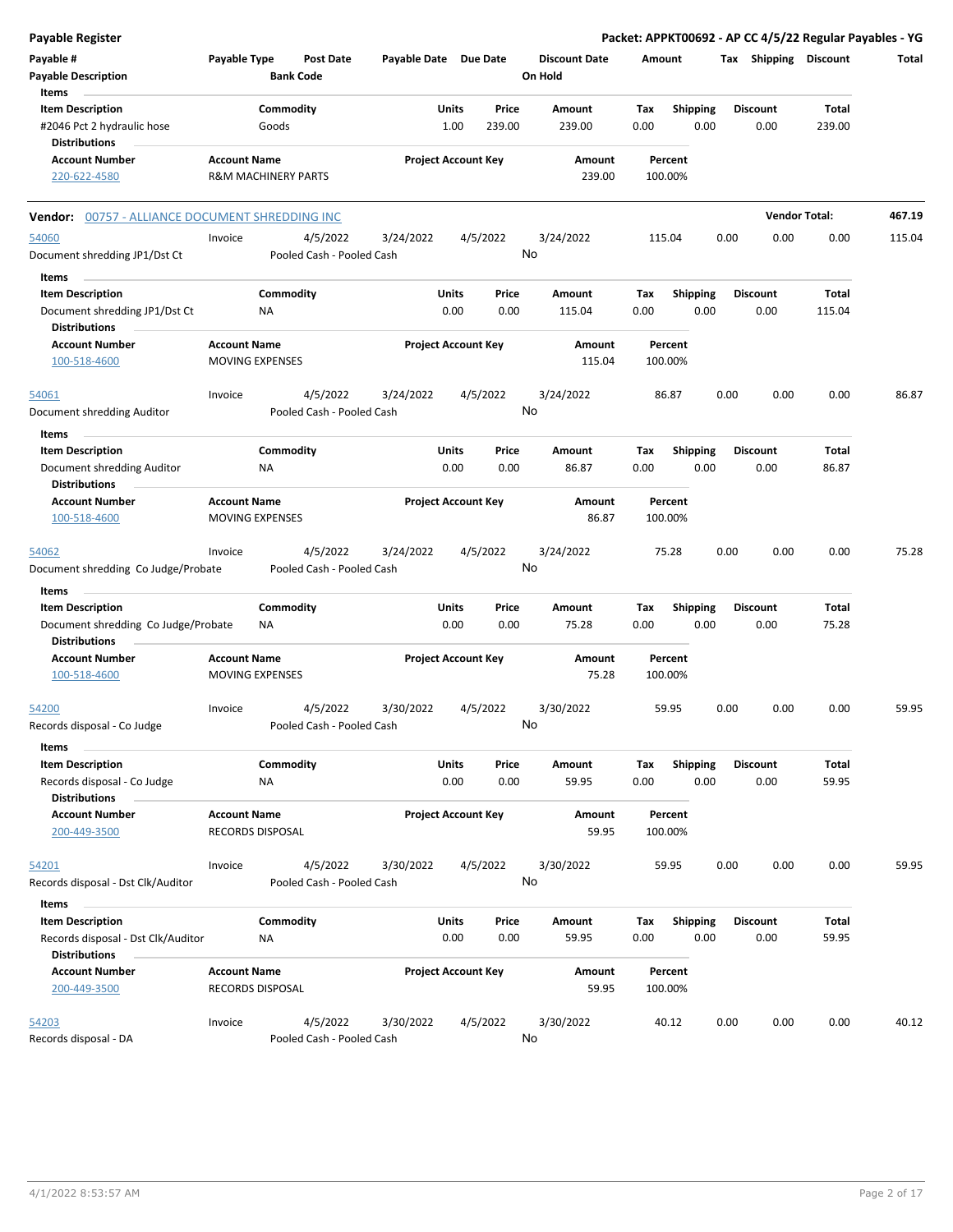| <b>Payable Register</b>                                                          |                                                       |                                       |                       |                            |                                 |                    |                          |                         | Packet: APPKT00692 - AP CC 4/5/22 Regular Payables - YG |          |
|----------------------------------------------------------------------------------|-------------------------------------------------------|---------------------------------------|-----------------------|----------------------------|---------------------------------|--------------------|--------------------------|-------------------------|---------------------------------------------------------|----------|
| Payable #<br><b>Payable Description</b>                                          | Payable Type                                          | <b>Post Date</b><br><b>Bank Code</b>  | Payable Date Due Date |                            | <b>Discount Date</b><br>On Hold | Amount             |                          |                         | Tax Shipping Discount                                   | Total    |
| Items                                                                            |                                                       |                                       |                       |                            |                                 |                    |                          |                         |                                                         |          |
| <b>Item Description</b>                                                          |                                                       | Commodity                             | Units                 | Price                      | Amount                          | Tax                | Shipping                 | <b>Discount</b>         | Total                                                   |          |
| Records disposal - DA<br><b>Distributions</b>                                    | ΝA                                                    |                                       |                       | 0.00<br>0.00               | 40.12                           | 0.00               | 0.00                     | 0.00                    | 40.12                                                   |          |
| <b>Account Number</b>                                                            | <b>Account Name</b>                                   |                                       |                       | <b>Project Account Key</b> | Amount                          | Percent            |                          |                         |                                                         |          |
| 200-449-3500                                                                     | <b>RECORDS DISPOSAL</b>                               |                                       |                       |                            | 40.12                           | 100.00%            |                          |                         |                                                         |          |
| 54214                                                                            | Invoice                                               | 4/5/2022                              | 3/30/2022             | 4/5/2022                   | 3/30/2022                       | 29.98              |                          | 0.00<br>0.00            | 0.00                                                    | 29.98    |
| Records disposal - Co Clk<br>Items                                               |                                                       | Pooled Cash - Pooled Cash             |                       |                            | No                              |                    |                          |                         |                                                         |          |
| <b>Item Description</b>                                                          |                                                       | Commodity                             | Units                 | Price                      | Amount                          | Tax                | <b>Shipping</b>          | <b>Discount</b>         | Total                                                   |          |
| Records disposal - Co Clk                                                        | ΝA                                                    |                                       |                       | 0.00<br>0.00               | 29.98                           | 0.00               | 0.00                     | 0.00                    | 29.98                                                   |          |
| <b>Distributions</b>                                                             |                                                       |                                       |                       |                            |                                 |                    |                          |                         |                                                         |          |
| <b>Account Number</b>                                                            | <b>Account Name</b>                                   |                                       |                       | <b>Project Account Key</b> | Amount                          | Percent            |                          |                         |                                                         |          |
| 200-449-3500                                                                     | <b>RECORDS DISPOSAL</b>                               |                                       |                       |                            | 29.98                           | 100.00%            |                          |                         |                                                         |          |
| Vendor: 00240 - AMAZON CAPITAL SERVICES, INC                                     |                                                       |                                       |                       |                            |                                 |                    |                          |                         | <b>Vendor Total:</b>                                    | $-37.73$ |
| 1MFM-JH9J-XL96                                                                   | Credit Memo                                           | 4/5/2022                              | 3/11/2022             | 4/5/2022                   | 3/11/2022                       | $-37.73$           |                          | 0.00<br>0.00            | 0.00                                                    | $-37.73$ |
| White board returned                                                             |                                                       | Pooled Cash - Pooled Cash             |                       |                            | No                              |                    |                          |                         |                                                         |          |
| Items                                                                            |                                                       |                                       |                       |                            |                                 |                    |                          | <b>Discount</b>         |                                                         |          |
| <b>Item Description</b><br>White board returned                                  |                                                       | Commodity                             | Units                 | Price                      | Amount                          | Tax                | Shipping                 |                         | Total                                                   |          |
| <b>Distributions</b>                                                             | NA                                                    |                                       |                       | 0.00<br>0.00               | $-37.73$                        | 0.00               | 0.00                     | 0.00                    | $-37.73$                                                |          |
| <b>Account Number</b>                                                            | <b>Account Name</b>                                   |                                       |                       | <b>Project Account Key</b> | Amount                          | Percent            |                          |                         |                                                         |          |
| 100-475-3100                                                                     | OFFICE SUPPLIES                                       |                                       |                       |                            | $-37.73$                        | 100.00%            |                          |                         |                                                         |          |
| Vendor: VEN02070 - Arie, Bethany                                                 |                                                       |                                       |                       |                            |                                 |                    |                          |                         | <b>Vendor Total:</b>                                    | 381.18   |
| INV0004781                                                                       | Invoice                                               | 4/5/2022                              | 3/28/2022             | 4/5/2022                   | 3/28/2022                       | 166.14             |                          | 0.00<br>0.00            | 0.00                                                    | 166.14   |
| 1/12-2/9/22 travel- 284 miles                                                    |                                                       | Pooled Cash - Pooled Cash             |                       |                            | No                              |                    |                          |                         |                                                         |          |
| Items                                                                            |                                                       |                                       |                       |                            |                                 |                    |                          |                         |                                                         |          |
| <b>Item Description</b><br>1/12-2/9/22 travel- 284 miles<br><b>Distributions</b> | Mileage                                               | Commodity                             | Units<br>284.00       | Price<br>0.59              | Amount<br>166.14                | Tax<br>0.00        | <b>Shipping</b><br>0.00  | <b>Discount</b><br>0.00 | Total<br>166.14                                         |          |
| <b>Account Number</b>                                                            | <b>Account Name</b>                                   |                                       |                       | <b>Project Account Key</b> | Amount                          | Percent            |                          |                         |                                                         |          |
| 100-665-4280                                                                     |                                                       | IN/OUT CO.TRAVEL/TRAINING-F.C.S.      |                       |                            | 166.14                          | 100.00%            |                          |                         |                                                         |          |
| <b>INV0004782</b><br>10/28-12/10/21 travel- 384 miles                            | Invoice                                               | 4/5/2022<br>Pooled Cash - Pooled Cash | 3/28/2022             | 4/5/2022                   | 3/28/2022<br>No                 | 215.04             |                          | 0.00<br>0.00            | 0.00                                                    | 215.04   |
| Items                                                                            |                                                       |                                       |                       |                            |                                 |                    |                          |                         |                                                         |          |
| <b>Item Description</b><br>10/28-12/10/21 travel- 384 miles                      | Mileage                                               | Commodity                             | Units<br>384.00       | Price<br>0.56              | Amount<br>215.04                | Tax<br>0.00        | <b>Shipping</b><br>0.00  | <b>Discount</b><br>0.00 | Total<br>215.04                                         |          |
| <b>Distributions</b>                                                             |                                                       |                                       |                       |                            |                                 |                    |                          |                         |                                                         |          |
| <b>Account Number</b><br>100-665-4280                                            | <b>Account Name</b>                                   | IN/OUT CO.TRAVEL/TRAINING-F.C.S.      |                       | <b>Project Account Key</b> | Amount<br>215.04                | Percent<br>100.00% |                          |                         |                                                         |          |
| <b>Vendor: 00079 - ASCO</b>                                                      |                                                       |                                       |                       |                            |                                 |                    |                          |                         | <b>Vendor Total:</b>                                    | 1,202.23 |
|                                                                                  |                                                       |                                       |                       |                            |                                 |                    |                          |                         |                                                         |          |
| PSO308323-1<br>#BP0023917 Pct 2 Case F110 repairs                                | Invoice                                               | 4/5/2022<br>Pooled Cash - Pooled Cash | 3/29/2022             | 4/5/2022                   | 3/29/2022<br>No                 | 328.97             |                          | 0.00<br>52.35           | 0.00                                                    | 381.32   |
| Items                                                                            |                                                       |                                       |                       |                            |                                 |                    |                          |                         |                                                         |          |
| <b>Item Description</b><br>#BP0023917 Pct 2 Case F110 repairs                    | ΝA                                                    | Commodity                             | Units                 | Price<br>0.00<br>0.00      | Amount<br>328.97                | Tax<br>0.00        | <b>Shipping</b><br>52.35 | Discount<br>0.00        | Total<br>381.32                                         |          |
| <b>Distributions</b>                                                             |                                                       |                                       |                       |                            |                                 |                    |                          |                         |                                                         |          |
| <b>Account Number</b>                                                            |                                                       |                                       |                       |                            |                                 |                    |                          |                         |                                                         |          |
| 220-622-4580                                                                     | <b>Account Name</b><br><b>R&amp;M MACHINERY PARTS</b> |                                       |                       | <b>Project Account Key</b> | Amount<br>381.32                | Percent<br>100.00% |                          |                         |                                                         |          |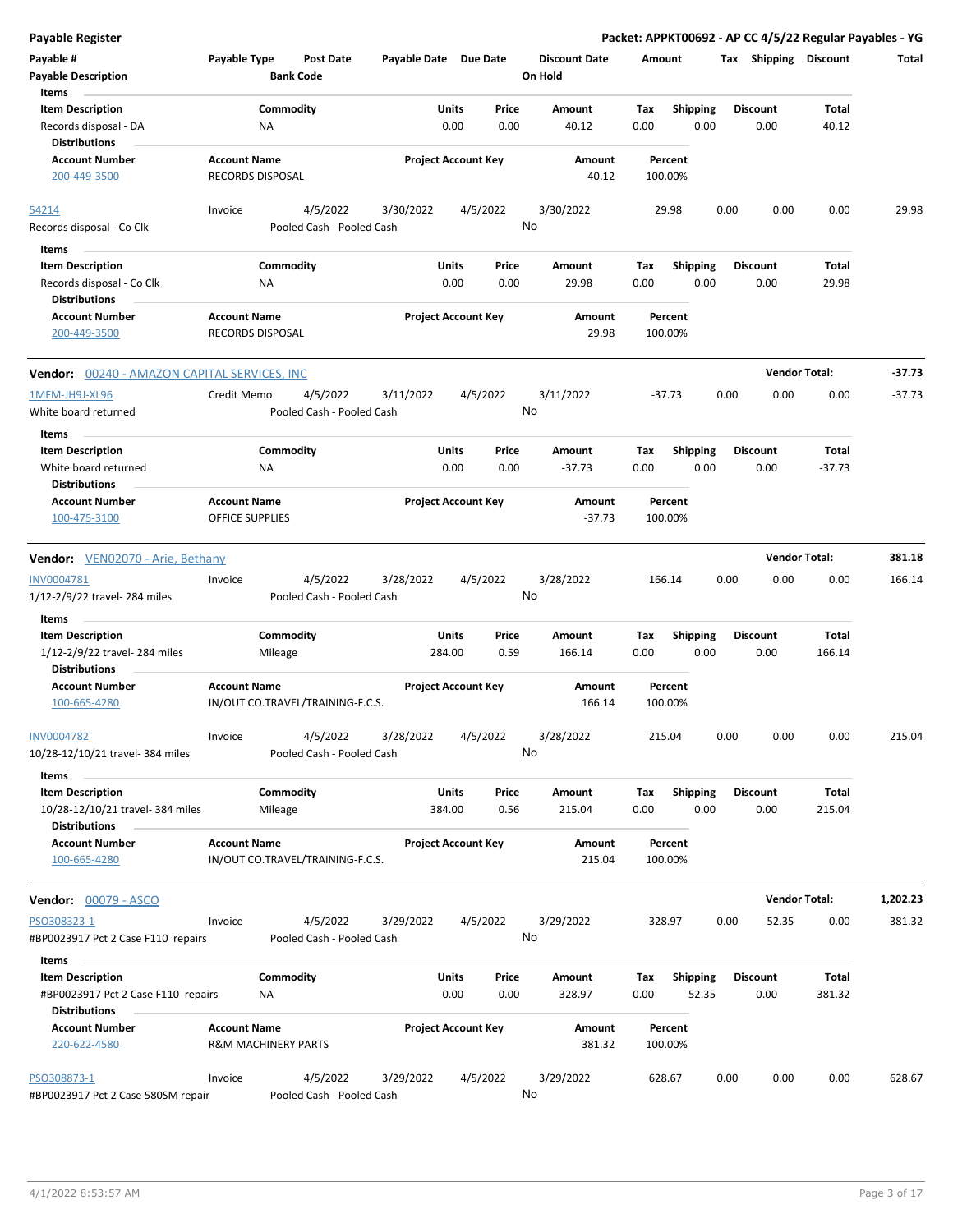| Payable Register                                        |                                                       |                  |                                       |                       |                            |                            |                                 |             |                         |      |                         | Packet: APPKT00692 - AP CC 4/5/22 Regular Payables - YG |        |
|---------------------------------------------------------|-------------------------------------------------------|------------------|---------------------------------------|-----------------------|----------------------------|----------------------------|---------------------------------|-------------|-------------------------|------|-------------------------|---------------------------------------------------------|--------|
| Payable #<br><b>Payable Description</b>                 | Payable Type                                          | <b>Bank Code</b> | Post Date                             | Payable Date Due Date |                            |                            | <b>Discount Date</b><br>On Hold | Amount      |                         |      | Tax Shipping Discount   |                                                         | Total  |
| Items<br><b>Item Description</b>                        |                                                       | Commodity        |                                       |                       | Units                      | Price                      | Amount                          | Tax         | <b>Shipping</b>         |      | <b>Discount</b>         | <b>Total</b>                                            |        |
| #BP0023917 Pct 2 Case 580SM repair                      |                                                       | NA               |                                       |                       | 0.00                       | 0.00                       | 628.67                          | 0.00        | 0.00                    |      | 0.00                    | 628.67                                                  |        |
| <b>Distributions</b>                                    |                                                       |                  |                                       |                       |                            |                            |                                 |             |                         |      |                         |                                                         |        |
| <b>Account Number</b>                                   | <b>Account Name</b>                                   |                  |                                       |                       |                            | <b>Project Account Key</b> | Amount                          |             | Percent                 |      |                         |                                                         |        |
| 220-622-4580                                            | <b>R&amp;M MACHINERY PARTS</b>                        |                  |                                       |                       |                            |                            | 628.67                          |             | 100.00%                 |      |                         |                                                         |        |
| PSO308896-1                                             |                                                       |                  |                                       |                       |                            |                            |                                 |             |                         | 0.00 | 0.00                    | 0.00                                                    | 192.24 |
| #BP0023917 Pct 2 filters                                | Invoice                                               |                  | 4/5/2022<br>Pooled Cash - Pooled Cash | 3/29/2022             |                            | 4/5/2022<br>No             | 3/29/2022                       |             | 192.24                  |      |                         |                                                         |        |
|                                                         |                                                       |                  |                                       |                       |                            |                            |                                 |             |                         |      |                         |                                                         |        |
| Items<br>$\sim$                                         |                                                       |                  |                                       |                       |                            |                            |                                 |             |                         |      |                         |                                                         |        |
| <b>Item Description</b><br>#BP0023917 Pct 2 filters     |                                                       | Commodity<br>ΝA  |                                       |                       | Units<br>0.00              | Price<br>0.00              | Amount<br>192.24                | Tax<br>0.00 | <b>Shipping</b><br>0.00 |      | <b>Discount</b><br>0.00 | Total<br>192.24                                         |        |
| <b>Distributions</b>                                    |                                                       |                  |                                       |                       |                            |                            |                                 |             |                         |      |                         |                                                         |        |
| <b>Account Number</b><br>220-622-4580                   | <b>Account Name</b><br><b>R&amp;M MACHINERY PARTS</b> |                  |                                       |                       |                            | <b>Project Account Key</b> | Amount<br>192.24                |             | Percent<br>100.00%      |      |                         |                                                         |        |
| <b>Vendor: 00025 - ATMOS ENERGY</b>                     |                                                       |                  |                                       |                       |                            |                            |                                 |             |                         |      |                         | <b>Vendor Total:</b>                                    | 903.50 |
| <b>INV0004765</b>                                       | Invoice                                               |                  | 4/5/2022                              | 3/24/2022             |                            | 4/8/2022                   | 3/24/2022                       |             | 158.40                  | 0.00 | 0.00                    | 0.00                                                    | 158.40 |
| #3030687827 E Annex 2/23-3/24/22                        |                                                       |                  | Pooled Cash - Pooled Cash             |                       |                            | No                         |                                 |             |                         |      |                         |                                                         |        |
| Items                                                   |                                                       |                  |                                       |                       |                            |                            |                                 |             |                         |      |                         |                                                         |        |
| <b>Item Description</b>                                 |                                                       | Commodity        |                                       |                       | Units                      | Price                      | Amount                          | Tax         | <b>Shipping</b>         |      | <b>Discount</b>         | Total                                                   |        |
| #3030687827 E Annex 2/23-3/24/22                        |                                                       | NA               |                                       |                       | 0.00                       | 0.00                       | 158.40                          | 0.00        | 0.00                    |      | 0.00                    | 158.40                                                  |        |
| <b>Distributions</b><br><b>Account Number</b>           | <b>Account Name</b>                                   |                  |                                       |                       |                            | <b>Project Account Key</b> | Amount                          |             | Percent                 |      |                         |                                                         |        |
| 100-511-4410                                            | UTILITIES GAS                                         |                  |                                       |                       |                            |                            | 158.40                          |             | 100.00%                 |      |                         |                                                         |        |
|                                                         |                                                       |                  |                                       |                       |                            |                            |                                 |             |                         |      |                         |                                                         |        |
| <b>INV0004766</b>                                       | Invoice                                               |                  | 4/5/2022                              | 3/24/2022             |                            | 4/8/2022                   | 3/24/2022                       |             | 140.34                  | 0.00 | 0.00                    | 0.00                                                    | 140.34 |
| #4014116839 Pct 4 2/23-3/24/22                          |                                                       |                  | Pooled Cash - Pooled Cash             |                       |                            | No                         |                                 |             |                         |      |                         |                                                         |        |
| Items                                                   |                                                       |                  |                                       |                       |                            |                            |                                 |             |                         |      |                         |                                                         |        |
| <b>Item Description</b>                                 |                                                       | Commodity        |                                       |                       | Units                      | Price                      | Amount                          | Tax         | <b>Shipping</b>         |      | Discount                | <b>Total</b>                                            |        |
| #4014116839 Pct 4 2/23-3/24/22                          |                                                       | <b>NA</b>        |                                       |                       | 0.00                       | 0.00                       | 140.34                          | 0.00        | 0.00                    |      | 0.00                    | 140.34                                                  |        |
| <b>Distributions</b>                                    |                                                       |                  |                                       |                       |                            |                            |                                 |             |                         |      |                         |                                                         |        |
| <b>Account Number</b>                                   | <b>Account Name</b>                                   |                  |                                       |                       |                            | <b>Project Account Key</b> | Amount                          |             | Percent                 |      |                         |                                                         |        |
| 240-624-4410                                            | UTILITY GAS                                           |                  |                                       |                       |                            |                            | 140.34                          |             | 100.00%                 |      |                         |                                                         |        |
| <u>INV0004767</u>                                       | Invoice                                               |                  | 4/5/2022                              | 3/24/2022             |                            | 4/8/2022                   | 3/24/2022                       |             | 355.58                  | 0.00 | 0.00                    | 0.00                                                    | 355.58 |
| #3030687434 TDHS 2/23-3/24/22                           |                                                       |                  | Pooled Cash - Pooled Cash             |                       |                            | <b>No</b>                  |                                 |             |                         |      |                         |                                                         |        |
| Items                                                   |                                                       |                  |                                       |                       |                            |                            |                                 |             |                         |      |                         |                                                         |        |
| <b>Item Description</b>                                 |                                                       | Commodity        |                                       |                       | Units                      | Price                      | Amount                          | Tax         | Shipping                |      | <b>Discount</b>         | Total                                                   |        |
| #3030687434 TDHS 2/23-3/24/22                           |                                                       | <b>NA</b>        |                                       |                       | 0.00                       | 0.00                       | 355.58                          | 0.00        | 0.00                    |      | 0.00                    | 355.58                                                  |        |
| <b>Distributions</b>                                    |                                                       |                  |                                       |                       | <b>Project Account Key</b> |                            |                                 |             |                         |      |                         |                                                         |        |
| <b>Account Number</b><br>100-640-4410                   | <b>Account Name</b><br>UTILITIES GAS                  |                  |                                       |                       |                            |                            | Amount<br>355.58                |             | Percent<br>100.00%      |      |                         |                                                         |        |
| <b>INV0004783</b>                                       | Invoice                                               |                  | 4/5/2022                              | 3/25/2022             |                            | 4/11/2022                  | 3/25/2022                       |             | 249.18                  | 0.00 | 0.00                    | 0.00                                                    | 249.18 |
| #3032178178 Windom 2/24-3/25/22<br>Items                |                                                       |                  | Pooled Cash - Pooled Cash             |                       |                            | No                         |                                 |             |                         |      |                         |                                                         |        |
| <b>Item Description</b>                                 |                                                       | Commodity        |                                       |                       | Units                      | Price                      | Amount                          | Tax         | <b>Shipping</b>         |      | <b>Discount</b>         | Total                                                   |        |
| #3032178178 Windom 2/24-3/25/22<br><b>Distributions</b> |                                                       | NA               |                                       |                       | 0.00                       | 0.00                       | 249.18                          | 0.00        | 0.00                    |      | 0.00                    | 249.18                                                  |        |
| <b>Account Number</b>                                   | <b>Account Name</b>                                   |                  |                                       |                       | <b>Project Account Key</b> |                            | Amount                          |             | Percent                 |      |                         |                                                         |        |
| 100-515-4410                                            | UTILITIES GAS                                         |                  |                                       |                       |                            |                            | 249.18                          |             | 100.00%                 |      |                         |                                                         |        |
| Vendor: 00628 - BANE MACHINERY, INC.                    |                                                       |                  |                                       |                       |                            |                            |                                 |             |                         |      |                         | <b>Vendor Total:</b>                                    | 300.19 |
|                                                         |                                                       |                  |                                       |                       |                            |                            |                                 |             |                         |      |                         |                                                         |        |
| 18201820<br>#28640D Pct 3 pivot arm for brush arm       | Invoice                                               |                  | 4/5/2022<br>Pooled Cash - Pooled Cash | 3/21/2022             |                            | 4/5/2022<br>No             | 3/21/2022                       |             | 255.42                  | 0.00 | 44.77                   | 0.00                                                    | 300.19 |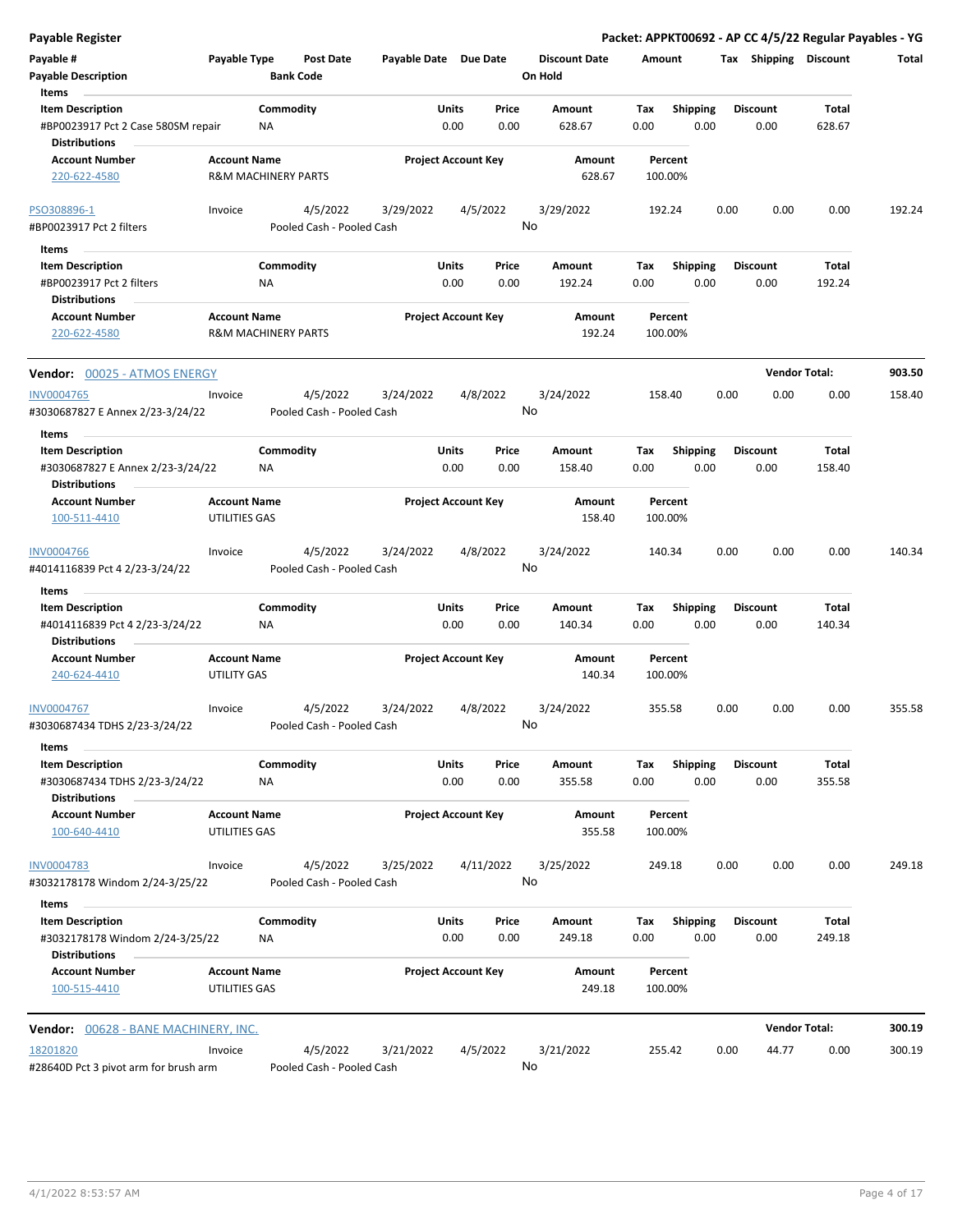| <b>Payable Register</b>                                       |                                |           |                           |                       |                            |                 |                      |        |                    |      |                       | Packet: APPKT00692 - AP CC 4/5/22 Regular Payables - YG |        |
|---------------------------------------------------------------|--------------------------------|-----------|---------------------------|-----------------------|----------------------------|-----------------|----------------------|--------|--------------------|------|-----------------------|---------------------------------------------------------|--------|
| Payable #                                                     | Payable Type                   |           | <b>Post Date</b>          | Payable Date Due Date |                            |                 | <b>Discount Date</b> | Amount |                    |      | Tax Shipping Discount |                                                         | Total  |
| <b>Payable Description</b>                                    |                                |           | <b>Bank Code</b>          |                       |                            |                 | On Hold              |        |                    |      |                       |                                                         |        |
| Items                                                         |                                |           |                           |                       |                            |                 |                      |        |                    |      |                       |                                                         |        |
| <b>Item Description</b>                                       |                                | Commodity |                           |                       | Units                      | Price           | Amount               | Tax    | <b>Shipping</b>    |      | <b>Discount</b>       | Total                                                   |        |
| #28640D Pct 3 pivot arm for brush arm<br><b>Distributions</b> |                                | Goods     |                           |                       | 2.00                       | 127.71          | 255.42               | 0.00   | 44.77              |      | 0.00                  | 300.19                                                  |        |
| <b>Account Number</b>                                         | <b>Account Name</b>            |           |                           |                       | <b>Project Account Key</b> |                 | Amount               |        | Percent            |      |                       |                                                         |        |
| 230-623-4580                                                  | <b>R&amp;M MACHINERY PARTS</b> |           |                           |                       |                            |                 | 300.19               |        | 100.00%            |      |                       |                                                         |        |
| Vendor: 00800 - Bonham Quick Lube                             |                                |           |                           |                       |                            |                 |                      |        |                    |      |                       | <b>Vendor Total:</b>                                    | 105.00 |
| 123456                                                        | Invoice                        |           | 4/5/2022                  | 3/23/2022             |                            | 4/5/2022        | 3/23/2022            |        | 98.00              | 0.00 | 0.00                  | 0.00                                                    | 98.00  |
| Sheriff 2020 Chev #0342 oil change                            |                                |           | Pooled Cash - Pooled Cash |                       |                            | No              |                      |        |                    |      |                       |                                                         |        |
| Items                                                         |                                |           |                           |                       |                            |                 |                      |        |                    |      |                       |                                                         |        |
| <b>Item Description</b>                                       |                                | Commodity |                           |                       | Units                      | Price           | Amount               | Tax    | <b>Shipping</b>    |      | <b>Discount</b>       | Total                                                   |        |
| Sheriff 2020 Chev #0342 oil change                            |                                | NA        |                           |                       | 0.00                       | 0.00            | 98.00                | 0.00   | 0.00               |      | 0.00                  | 98.00                                                   |        |
| <b>Distributions</b>                                          |                                |           |                           |                       |                            |                 |                      |        |                    |      |                       |                                                         |        |
| <b>Account Number</b>                                         | <b>Account Name</b>            |           |                           |                       | <b>Project Account Key</b> |                 | Amount               |        | Percent            |      |                       |                                                         |        |
| 100-560-4540                                                  | R & M AUTOMOBILES              |           |                           |                       |                            |                 | 98.00                |        | 100.00%            |      |                       |                                                         |        |
| 123855                                                        | Invoice                        |           | 4/5/2022                  | 3/30/2022             |                            | 4/5/2022        | 3/30/2022            |        | 7.00               | 0.00 | 0.00                  | 0.00                                                    | 7.00   |
| Pct 2 2018 Chev #8733 inspection                              |                                |           | Pooled Cash - Pooled Cash |                       |                            | No              |                      |        |                    |      |                       |                                                         |        |
| Items                                                         |                                |           |                           |                       |                            |                 |                      |        |                    |      |                       |                                                         |        |
| <b>Item Description</b>                                       |                                | Commodity |                           |                       | Units                      | Price           | Amount               | Tax    | <b>Shipping</b>    |      | <b>Discount</b>       | Total                                                   |        |
| Pct 2 2018 Chev #8733 inspection                              |                                | <b>NA</b> |                           |                       | 0.00                       | 0.00            | 7.00                 | 0.00   | 0.00               |      | 0.00                  | 7.00                                                    |        |
| <b>Distributions</b>                                          |                                |           |                           |                       |                            |                 |                      |        |                    |      |                       |                                                         |        |
| <b>Account Number</b>                                         | <b>Account Name</b>            |           |                           |                       | <b>Project Account Key</b> |                 | Amount               |        | Percent            |      |                       |                                                         |        |
| 220-622-4580                                                  | <b>R&amp;M MACHINERY PARTS</b> |           |                           |                       |                            |                 | 7.00                 |        | 100.00%            |      |                       |                                                         |        |
| Vendor: 00725 - BRANNAN, QUIENCY SMITH                        |                                |           |                           |                       |                            |                 |                      |        |                    |      |                       | <b>Vendor Total:</b>                                    | 331.50 |
|                                                               |                                |           |                           |                       |                            |                 |                      |        |                    |      |                       |                                                         |        |
| 135                                                           | Invoice                        |           | 4/5/2022                  | 3/18/2022             |                            | 4/5/2022<br>No  | 3/18/2022            |        | 331.50             | 0.00 | 0.00                  | 0.00                                                    | 331.50 |
| CR-22-28329-1 Bridenthal Dst Ct 3/4-3/17/22                   |                                |           | Pooled Cash - Pooled Cash |                       |                            |                 |                      |        |                    |      |                       |                                                         |        |
| Items                                                         |                                |           |                           |                       |                            |                 |                      |        |                    |      |                       |                                                         |        |
| <b>Item Description</b>                                       |                                | Commodity |                           |                       | Units                      | Price           | Amount               | Tax    | <b>Shipping</b>    |      | <b>Discount</b>       | Total                                                   |        |
| CR-22-28329-1 Bridenthal Dst Ct 3/4-3/17 NA                   |                                |           |                           |                       | 0.00                       | 0.00            | 331.50               | 0.00   | 0.00               |      | 0.00                  | 331.50                                                  |        |
| <b>Distributions</b>                                          |                                |           |                           |                       |                            |                 |                      |        |                    |      |                       |                                                         |        |
| <b>Account Number</b>                                         | <b>Account Name</b>            |           |                           |                       | <b>Project Account Key</b> |                 | Amount               |        | Percent            |      |                       |                                                         |        |
| 100-435-4370                                                  | <b>ATTORNEY FEES</b>           |           |                           |                       |                            |                 | 331.50               |        | 100.00%            |      |                       |                                                         |        |
| <b>Vendor: 00449 - BRESE-LEBRON LAW, PLLC</b>                 |                                |           |                           |                       |                            |                 |                      |        |                    |      |                       | <b>Vendor Total:</b>                                    | 399.50 |
| 512                                                           | Invoice                        |           | 4/5/2022                  | 3/29/2022             |                            | 4/5/2022        | 3/29/2022            |        | 127.50             | 0.00 | 0.00                  | 0.00                                                    | 127.50 |
| CR-18-26731 Lancaster Dst Ct 2/8-3/21/22                      |                                |           | Pooled Cash - Pooled Cash |                       |                            | No              |                      |        |                    |      |                       |                                                         |        |
| Items                                                         |                                |           |                           |                       |                            |                 |                      |        |                    |      |                       |                                                         |        |
| <b>Item Description</b>                                       |                                | Commodity |                           |                       | Units                      | Price           | Amount               | Tax    | <b>Shipping</b>    |      | <b>Discount</b>       | Total                                                   |        |
| CR-18-26731 Lancaster Dst Ct 2/8-3/21/22 NA                   |                                |           |                           |                       | 0.00                       | 0.00            | 127.50               | 0.00   | 0.00               |      | 0.00                  | 127.50                                                  |        |
| <b>Distributions</b>                                          |                                |           |                           |                       |                            |                 |                      |        |                    |      |                       |                                                         |        |
| <b>Account Number</b>                                         | <b>Account Name</b>            |           |                           |                       | <b>Project Account Key</b> |                 | Amount               |        | Percent            |      |                       |                                                         |        |
| 100-435-4370                                                  | <b>ATTORNEY FEES</b>           |           |                           |                       |                            |                 | 127.50               |        | 100.00%            |      |                       |                                                         |        |
| 513                                                           | Invoice                        |           | 4/5/2022                  | 3/30/2022             |                            | 4/5/2022        | 3/30/2022            |        | 272.00             | 0.00 | 0.00                  | 0.00                                                    | 272.00 |
| CR-20-27846 Davis Dst Ct 1/20-3/30/22                         |                                |           | Pooled Cash - Pooled Cash |                       |                            | No              |                      |        |                    |      |                       |                                                         |        |
| Items                                                         |                                |           |                           |                       |                            |                 |                      |        |                    |      |                       |                                                         |        |
| <b>Item Description</b>                                       |                                | Commodity |                           |                       | Units                      | Price           | Amount               | Tax    | <b>Shipping</b>    |      | <b>Discount</b>       | Total                                                   |        |
| CR-20-27846 Davis Dst Ct 1/20-3/30/22<br><b>Distributions</b> |                                | ΝA        |                           |                       | 0.00                       | 0.00            | 272.00               | 0.00   | 0.00               |      | 0.00                  | 272.00                                                  |        |
| <b>Account Number</b>                                         | <b>Account Name</b>            |           |                           |                       | <b>Project Account Key</b> |                 |                      |        |                    |      |                       |                                                         |        |
| 100-435-4370                                                  | <b>ATTORNEY FEES</b>           |           |                           |                       |                            |                 | Amount<br>272.00     |        | Percent<br>100.00% |      |                       |                                                         |        |
| <b>Vendor:</b> VEN02488 - Capital One                         |                                |           |                           |                       |                            |                 |                      |        |                    |      |                       | <b>Vendor Total:</b>                                    | 473.00 |
|                                                               |                                |           | 4/5/2022                  |                       |                            |                 |                      |        |                    |      |                       |                                                         |        |
| 1640940879                                                    | Invoice                        |           |                           | 3/19/2022             |                            | 4/13/2022<br>No | 3/19/2022            |        | 473.00             | 0.00 | 0.00                  | 0.00                                                    | 473.00 |
| March 2022-Walmart supplies                                   |                                |           | Pooled Cash - Pooled Cash |                       |                            |                 |                      |        |                    |      |                       |                                                         |        |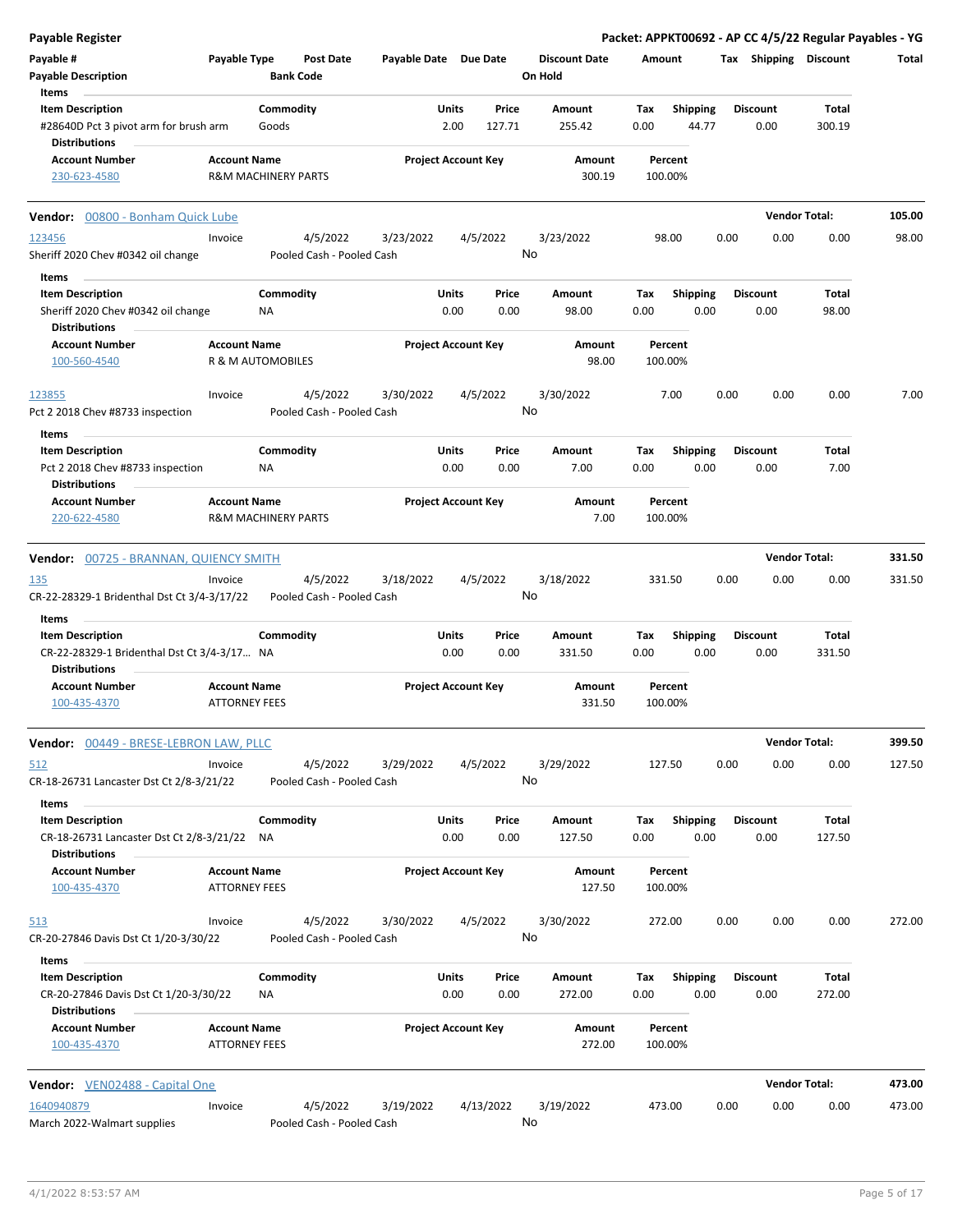**Payable Register Packet: APPKT00692 - AP CC 4/5/22 Regular Payables - YG**

| Payable #<br><b>Payable Description</b><br>Items                                 | Payable Type                                   | Post Date<br><b>Bank Code</b>          | Payable Date Due Date |                            |                 | <b>Discount Date</b><br>On Hold | Amount             |                         |      | Tax Shipping            | Discount               | Total    |
|----------------------------------------------------------------------------------|------------------------------------------------|----------------------------------------|-----------------------|----------------------------|-----------------|---------------------------------|--------------------|-------------------------|------|-------------------------|------------------------|----------|
| <b>Item Description</b><br>March 2022-Walmart supplies<br><b>Distributions</b>   |                                                | Commodity<br>ΝA                        |                       | Units<br>0.00              | Price<br>0.00   | Amount<br>473.00                | Tax<br>0.00        | <b>Shipping</b><br>0.00 |      | <b>Discount</b><br>0.00 | <b>Total</b><br>473.00 |          |
| <b>Account Number</b><br>100-404-5730<br>100-518-3320                            | <b>Account Name</b><br><b>JANITOR SUPPLIES</b> | <b>ELECTION EQUIPMENT</b>              |                       | <b>Project Account Key</b> |                 | Amount<br>398.00<br>15.28       | Percent<br>84.14%  | 3.23%                   |      |                         |                        |          |
| 100-560-3100                                                                     | OFFICE SUPPLIES                                |                                        |                       |                            |                 | 59.72                           | 12.63%             |                         |      |                         |                        |          |
| <b>Vendor:</b> 00316 - CIRA                                                      |                                                |                                        |                       |                            |                 |                                 |                    |                         |      |                         | <b>Vendor Total:</b>   | 1,550.00 |
| SOP015719<br>2022 Web hosting-standard package                                   | Invoice                                        | 4/5/2022<br>Pooled Cash - Pooled Cash  | 3/11/2022             |                            | 4/10/2022<br>No | 3/11/2022                       | 1,550.00           |                         | 0.00 | 0.00                    | 0.00                   | 1,550.00 |
| Items<br><b>Item Description</b>                                                 |                                                | Commodity                              |                       | Units                      | Price           | Amount                          | Tax                | <b>Shipping</b>         |      | <b>Discount</b>         | Total                  |          |
| 2022 Web hosting-standard package<br><b>Distributions</b>                        |                                                | ΝA                                     |                       | 0.00                       | 0.00            | 1,550.00                        | 0.00               | 0.00                    |      | 0.00                    | 1,550.00               |          |
| <b>Account Number</b><br>100-510-4530                                            | <b>Account Name</b>                            | <b>COMPUTER SOFTWARE</b>               |                       | <b>Project Account Key</b> |                 | Amount<br>1,550.00              | Percent<br>100.00% |                         |      |                         |                        |          |
| <b>Vendor: 00592 - CITY AUTO PARTS</b>                                           |                                                |                                        |                       |                            |                 |                                 |                    |                         |      | <b>Vendor Total:</b>    |                        | 956.62   |
| 297800<br>Pct 2 filters/fluids                                                   | Invoice                                        | 4/5/2022<br>Pooled Cash - Pooled Cash  | 3/4/2022              | 4/5/2022                   |                 | 3/4/2022<br>No                  | 130.00             |                         | 0.00 | 0.00                    | 0.00                   | 130.00   |
| Items<br><b>Item Description</b><br>Pct 2 filters/fluids<br><b>Distributions</b> |                                                | Commodity<br>NA<br><b>Account Name</b> |                       | Units<br>0.00              | Price<br>0.00   | Amount<br>130.00                | Tax<br>0.00        | <b>Shipping</b><br>0.00 |      | <b>Discount</b><br>0.00 | Total<br>130.00        |          |
| <b>Account Number</b><br>220-622-4580                                            |                                                | <b>R&amp;M MACHINERY PARTS</b>         |                       | <b>Project Account Key</b> |                 | Amount<br>130.00                | Percent<br>100.00% |                         |      |                         |                        |          |
| 297904<br>Pct 2 parts/battery cleaner                                            | Invoice                                        | 4/5/2022<br>Pooled Cash - Pooled Cash  | 3/7/2022              | 4/5/2022                   |                 | 3/7/2022<br>No                  | 116.94             |                         | 0.00 | 0.00                    | 0.00                   | 116.94   |
| Items<br><b>Item Description</b>                                                 |                                                | Commodity                              |                       | Units                      | Price           | Amount                          | Tax                | <b>Shipping</b>         |      | <b>Discount</b>         | Total                  |          |
| Pct 2 parts/battery cleaner<br><b>Distributions</b>                              |                                                | ΝA                                     |                       | 0.00                       | 0.00            | 116.94                          | 0.00               | 0.00                    |      | 0.00                    | 116.94                 |          |
| <b>Account Number</b><br>220-622-4580                                            | <b>Account Name</b>                            | <b>R&amp;M MACHINERY PARTS</b>         |                       | <b>Project Account Key</b> |                 | Amount<br>116.94                | Percent<br>100.00% |                         |      |                         |                        |          |
| 297960<br>Pct 2 parts                                                            | Invoice                                        | 4/5/2022<br>Pooled Cash - Pooled Cash  | 3/8/2022              | 4/5/2022                   |                 | 3/8/2022<br>No                  | 14.09              |                         | 0.00 | 0.00                    | 0.00                   | 14.09    |
| Items<br><b>Item Description</b><br>Pct 2 parts<br><b>Distributions</b>          |                                                | Commodity<br>ΝA                        |                       | Units<br>0.00              | Price<br>0.00   | <b>Amount</b><br>14.09          | Tax<br>0.00        | <b>Shipping</b><br>0.00 |      | <b>Discount</b><br>0.00 | Total<br>14.09         |          |
| <b>Account Number</b><br>220-622-4580                                            | <b>Account Name</b>                            | <b>R&amp;M MACHINERY PARTS</b>         |                       | <b>Project Account Key</b> |                 | Amount<br>14.09                 | Percent<br>100.00% |                         |      |                         |                        |          |
| <u>297979</u><br>Pct 2 blades/paper products                                     | Invoice                                        | 4/5/2022<br>Pooled Cash - Pooled Cash  | 3/8/2022              | 4/5/2022                   | No              | 3/8/2022                        | 19.37              |                         | 0.00 | 0.00                    | 0.00                   | 19.37    |
| Items<br><b>Item Description</b><br>Pct 2 blades/paper products                  |                                                | Commodity<br>NA                        |                       | Units<br>0.00              | Price<br>0.00   | Amount<br>19.37                 | Tax<br>0.00        | Shipping<br>0.00        |      | <b>Discount</b><br>0.00 | Total<br>19.37         |          |
| <b>Distributions</b><br><b>Account Number</b><br>220-622-3400                    | <b>Account Name</b><br><b>SHOP SUPPLIES</b>    |                                        |                       | <b>Project Account Key</b> |                 | Amount<br>19.37                 | Percent<br>100.00% |                         |      |                         |                        |          |
| <u> 298619</u><br>Pct 2 motor oil                                                | Invoice                                        | 4/5/2022<br>Pooled Cash - Pooled Cash  | 3/21/2022             | 4/5/2022                   | No              | 3/21/2022                       | 40.26              |                         | 0.00 | 0.00                    | 0.00                   | 40.26    |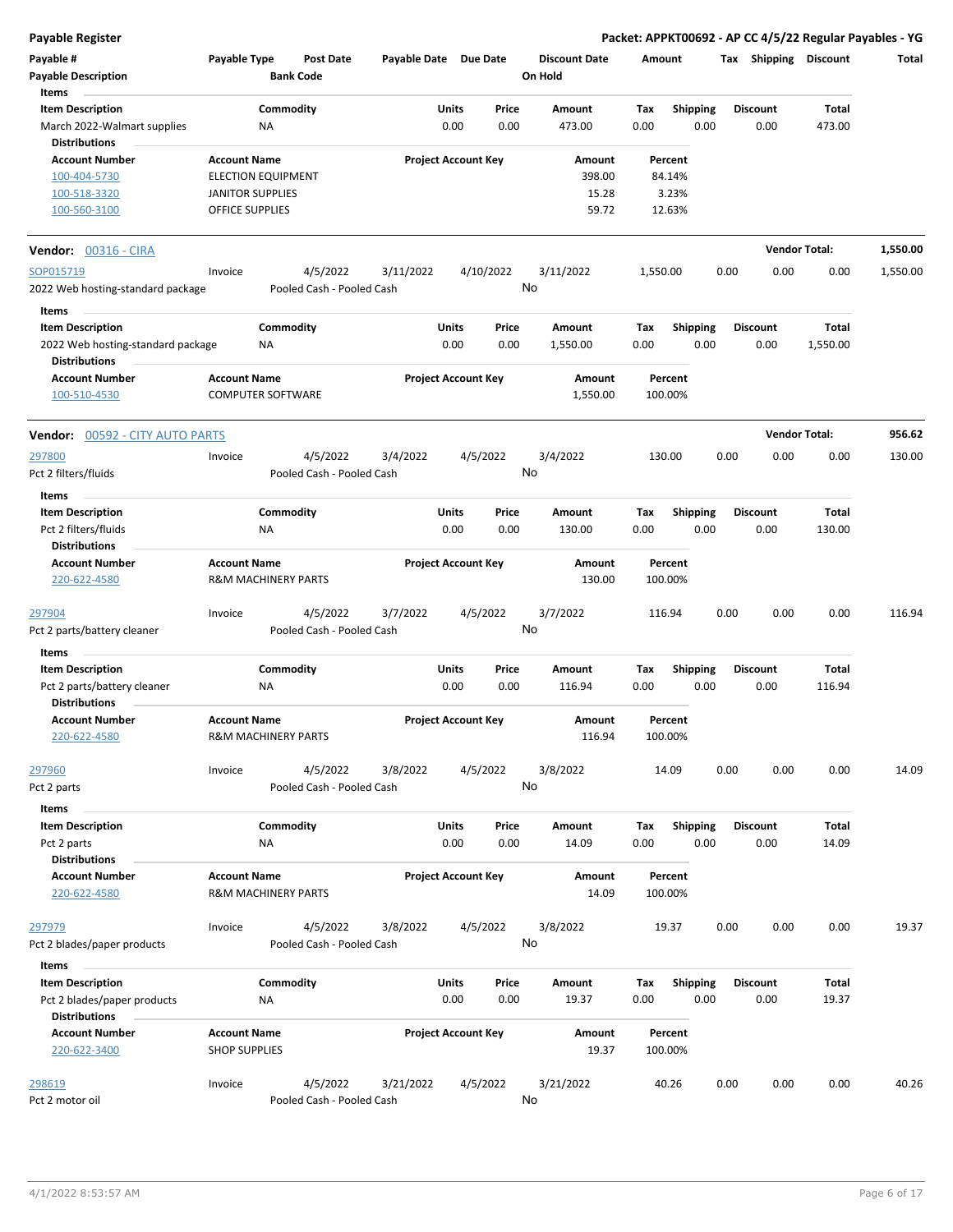| <b>Payable Register</b>          |                                  |                       |                            |                      | Packet: APPKT00692 - AP CC 4/5/22 Regular Payables - YG |                       |          |          |
|----------------------------------|----------------------------------|-----------------------|----------------------------|----------------------|---------------------------------------------------------|-----------------------|----------|----------|
| Payable #                        | Payable Type<br><b>Post Date</b> | Payable Date Due Date |                            | <b>Discount Date</b> | Amount                                                  | Tax Shipping Discount |          | Total    |
| <b>Payable Description</b>       | <b>Bank Code</b>                 |                       |                            | On Hold              |                                                         |                       |          |          |
| Items                            |                                  |                       |                            |                      |                                                         |                       |          |          |
| <b>Item Description</b>          | Commodity                        |                       | Units<br>Price             | Amount               | Tax<br><b>Shipping</b>                                  | <b>Discount</b>       | Total    |          |
| Pct 2 motor oil                  | Fuel-O                           |                       | 6.00<br>6.71               | 40.26                | 0.00<br>0.00                                            | 0.00                  | 40.26    |          |
| <b>Distributions</b>             |                                  |                       |                            |                      |                                                         |                       |          |          |
| <b>Account Number</b>            | <b>Account Name</b>              |                       | <b>Project Account Key</b> | Amount               | Percent                                                 |                       |          |          |
| 220-622-4570                     | R&M MACHINERY GAS & OIL          |                       |                            | 40.26                | 100.00%                                                 |                       |          |          |
| 298627                           | 4/5/2022<br>Invoice              | 3/21/2022             | 4/5/2022                   | 3/21/2022            | 44.98                                                   | 0.00<br>0.00          | 0.00     | 44.98    |
| Pct 2 oil/filter                 | Pooled Cash - Pooled Cash        |                       |                            | No                   |                                                         |                       |          |          |
| Items                            |                                  |                       |                            |                      |                                                         |                       |          |          |
| <b>Item Description</b>          | Commodity                        |                       | Units<br>Price             | Amount               | <b>Shipping</b><br>Tax                                  | <b>Discount</b>       | Total    |          |
| Pct 2 oil                        | Fuel-O                           |                       | 6.00<br>6.40               | 38.38                | 0.00<br>0.00                                            | 0.00                  | 38.38    |          |
| <b>Distributions</b>             |                                  |                       |                            |                      |                                                         |                       |          |          |
| <b>Account Number</b>            | <b>Account Name</b>              |                       | <b>Project Account Key</b> | Amount               | Percent                                                 |                       |          |          |
| 220-622-4570                     | R&M MACHINERY GAS & OIL          |                       |                            | 38.38                | 100.00%                                                 |                       |          |          |
| Items                            |                                  |                       |                            |                      |                                                         |                       |          |          |
| <b>Item Description</b>          | Commodity                        |                       | Units<br>Price             | Amount               | Tax<br><b>Shipping</b>                                  | <b>Discount</b>       | Total    |          |
| Pct 2 oil filter                 | Goods                            |                       | 1.00<br>6.60               | 6.60                 | 0.00<br>0.00                                            | 0.00                  | 6.60     |          |
| <b>Distributions</b>             |                                  |                       |                            |                      |                                                         |                       |          |          |
| <b>Account Number</b>            | <b>Account Name</b>              |                       | <b>Project Account Key</b> | Amount               | Percent                                                 |                       |          |          |
| 220-622-4580                     | <b>R&amp;M MACHINERY PARTS</b>   |                       |                            | 6.60                 | 100.00%                                                 |                       |          |          |
|                                  |                                  |                       |                            |                      |                                                         |                       |          |          |
| 298628                           | 4/5/2022<br>Invoice              | 3/21/2022             | 4/5/2022                   | 3/21/2022            | 4.36                                                    | 0.00<br>0.00          | 0.00     | 4.36     |
| Pct 2 oil drain plug             | Pooled Cash - Pooled Cash        |                       |                            | No                   |                                                         |                       |          |          |
| Items                            |                                  |                       |                            |                      |                                                         |                       |          |          |
| <b>Item Description</b>          | Commodity                        |                       | Units<br>Price             | Amount               | <b>Shipping</b><br>Tax                                  | <b>Discount</b>       | Total    |          |
| Pct 2 oil drain plug             | Goods                            |                       | 1.00<br>4.36               | 4.36                 | 0.00<br>0.00                                            | 0.00                  | 4.36     |          |
| <b>Distributions</b>             |                                  |                       |                            |                      |                                                         |                       |          |          |
| <b>Account Number</b>            | <b>Account Name</b>              |                       | <b>Project Account Key</b> | Amount               | Percent                                                 |                       |          |          |
| 220-622-4580                     | <b>R&amp;M MACHINERY PARTS</b>   |                       |                            | 4.36                 | 100.00%                                                 |                       |          |          |
| 298638                           | 4/5/2022<br>Invoice              | 3/21/2022             | 4/5/2022                   | 3/21/2022            | 44.98                                                   | 0.00<br>0.00          | 0.00     | 44.98    |
| Pct 2 oil/filter                 | Pooled Cash - Pooled Cash        |                       |                            | No                   |                                                         |                       |          |          |
| Items                            |                                  |                       |                            |                      |                                                         |                       |          |          |
| <b>Item Description</b>          | Commodity                        |                       | Units<br>Price             | Amount               | Tax<br><b>Shipping</b>                                  | <b>Discount</b>       | Total    |          |
| Pct 2 oil                        | Fuel-O                           |                       | 6.40<br>6.00               | 38.38                | 0.00<br>0.00                                            | 0.00                  | 38.38    |          |
| <b>Distributions</b>             |                                  |                       |                            |                      |                                                         |                       |          |          |
| <b>Account Number</b>            | <b>Account Name</b>              |                       | <b>Project Account Key</b> | Amount               | Percent                                                 |                       |          |          |
| 220-622-4570                     | R&M MACHINERY GAS & OIL          |                       |                            | 38.38                | 100.00%                                                 |                       |          |          |
| Items                            |                                  |                       |                            |                      |                                                         |                       |          |          |
| <b>Item Description</b>          | Commodity                        |                       | Units<br>Price             | Amount               | <b>Shipping</b><br>Tax                                  | <b>Discount</b>       | Total    |          |
| Pct 2 oil filter                 | Goods                            |                       | 1.00<br>6.60               | 6.60                 | 0.00<br>0.00                                            | 0.00                  | 6.60     |          |
| <b>Distributions</b>             |                                  |                       |                            |                      |                                                         |                       |          |          |
| <b>Account Number</b>            | <b>Account Name</b>              |                       | <b>Project Account Key</b> | Amount               | Percent                                                 |                       |          |          |
| 220-622-4580                     | <b>R&amp;M MACHINERY PARTS</b>   |                       |                            | 6.60                 | 100.00%                                                 |                       |          |          |
| 298640                           | 4/5/2022<br>Credit Memo          | 3/21/2022             | 4/5/2022                   | 3/21/2022            | $-40.26$                                                | 0.00<br>0.00          | 0.00     | $-40.26$ |
| Pct 2 oil                        | Pooled Cash - Pooled Cash        |                       |                            | No                   |                                                         |                       |          |          |
|                                  |                                  |                       |                            |                      |                                                         |                       |          |          |
| Items<br><b>Item Description</b> | Commodity                        |                       | Units<br>Price             | Amount               | <b>Shipping</b><br>Tax                                  | <b>Discount</b>       | Total    |          |
| Pct 2 oil                        | Fuel-O                           |                       | 6.71<br>$-6.00$            | $-40.26$             | 0.00<br>0.00                                            | 0.00                  | $-40.26$ |          |
| <b>Distributions</b>             |                                  |                       |                            |                      |                                                         |                       |          |          |
| <b>Account Number</b>            | <b>Account Name</b>              |                       | <b>Project Account Key</b> | Amount               | Percent                                                 |                       |          |          |
| 220-622-4570                     | R&M MACHINERY GAS & OIL          |                       |                            | $-40.26$             | 100.00%                                                 |                       |          |          |
|                                  |                                  |                       |                            |                      |                                                         |                       |          |          |
| 298641                           | Invoice<br>4/5/2022              | 3/21/2022             | 4/5/2022                   | 3/21/2022            | 11.87                                                   | 0.00<br>0.00          | 0.00     | 11.87    |
| Pct 2 filter wrench              | Pooled Cash - Pooled Cash        |                       |                            | No                   |                                                         |                       |          |          |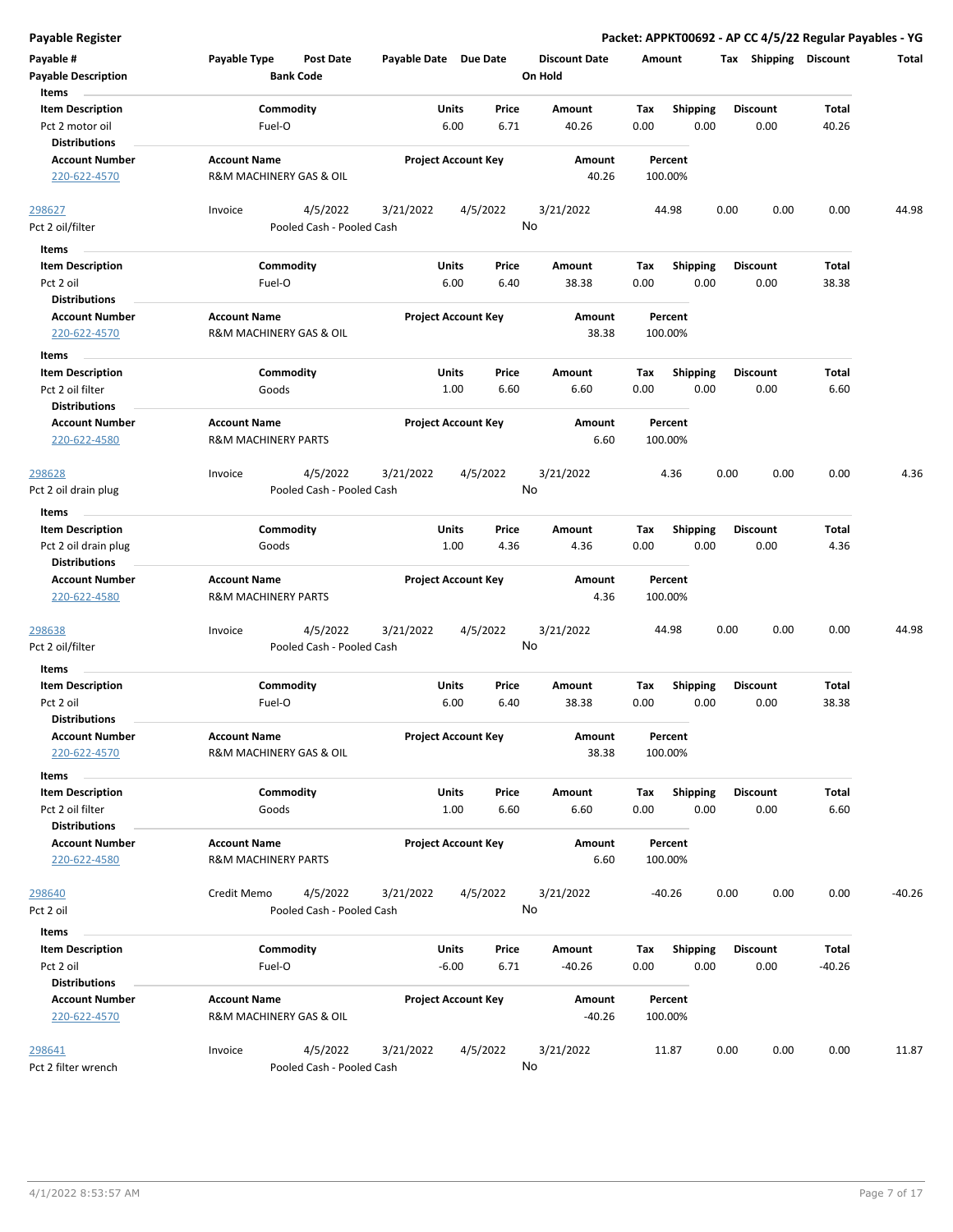| <b>Payable Register</b>                           |                                                  |                            |          |                      |         |                 | Packet: APPKT00692 - AP CC 4/5/22 Regular Payables - YG |                      |        |
|---------------------------------------------------|--------------------------------------------------|----------------------------|----------|----------------------|---------|-----------------|---------------------------------------------------------|----------------------|--------|
| Payable #                                         | Payable Type<br><b>Post Date</b>                 | Payable Date Due Date      |          | <b>Discount Date</b> | Amount  |                 | Tax Shipping Discount                                   |                      | Total  |
| <b>Payable Description</b>                        | <b>Bank Code</b>                                 |                            |          | On Hold              |         |                 |                                                         |                      |        |
| Items                                             |                                                  |                            |          |                      |         |                 |                                                         |                      |        |
| <b>Item Description</b>                           | Commodity                                        | Units                      | Price    | Amount               | Tax     | <b>Shipping</b> | <b>Discount</b>                                         | Total                |        |
| Pct 2 filter wrench                               | Goods                                            | 1.00                       | 11.87    | 11.87                | 0.00    | 0.00            | 0.00                                                    | 11.87                |        |
| <b>Distributions</b>                              |                                                  |                            |          |                      |         |                 |                                                         |                      |        |
| <b>Account Number</b>                             | <b>Account Name</b>                              | <b>Project Account Key</b> |          | Amount               | Percent |                 |                                                         |                      |        |
| 220-622-3400                                      | <b>SHOP SUPPLIES</b>                             |                            |          | 11.87                | 100.00% |                 |                                                         |                      |        |
|                                                   |                                                  |                            |          |                      |         |                 |                                                         |                      |        |
| 298672                                            | 4/5/2022<br>Invoice<br>Pooled Cash - Pooled Cash | 3/22/2022                  | 4/5/2022 | 3/22/2022<br>No      | 527.89  |                 | 0.00<br>0.00                                            | 0.00                 | 527.89 |
| Pct 2 parts                                       |                                                  |                            |          |                      |         |                 |                                                         |                      |        |
| Items                                             |                                                  |                            |          |                      |         |                 |                                                         |                      |        |
| <b>Item Description</b>                           | Commodity                                        | Units                      | Price    | Amount               | Tax     | <b>Shipping</b> | <b>Discount</b>                                         | Total                |        |
| Pct 2 parts                                       | Goods                                            | 11.00                      | 47.99    | 527.89               | 0.00    | 0.00            | 0.00                                                    | 527.89               |        |
| <b>Distributions</b>                              |                                                  |                            |          |                      |         |                 |                                                         |                      |        |
| <b>Account Number</b>                             | <b>Account Name</b>                              | <b>Project Account Key</b> |          | Amount               | Percent |                 |                                                         |                      |        |
| 220-622-4580                                      | <b>R&amp;M MACHINERY PARTS</b>                   |                            |          | 527.89               | 100.00% |                 |                                                         |                      |        |
| 298698                                            | 4/5/2022<br>Invoice                              | 3/23/2022                  | 4/5/2022 | 3/23/2022            | 5.99    |                 | 0.00<br>0.00                                            | 0.00                 | 5.99   |
| Pct 2 parts                                       | Pooled Cash - Pooled Cash                        |                            |          | No                   |         |                 |                                                         |                      |        |
|                                                   |                                                  |                            |          |                      |         |                 |                                                         |                      |        |
| Items<br><b>Item Description</b>                  | Commodity                                        | Units                      | Price    | Amount               | Tax     | <b>Shipping</b> | <b>Discount</b>                                         | Total                |        |
|                                                   | Goods                                            | 1.00                       | 5.99     | 5.99                 | 0.00    | 0.00            |                                                         | 5.99                 |        |
| Pct 2 parts<br><b>Distributions</b>               |                                                  |                            |          |                      |         |                 | 0.00                                                    |                      |        |
| <b>Account Number</b>                             | <b>Account Name</b>                              | <b>Project Account Key</b> |          | Amount               | Percent |                 |                                                         |                      |        |
|                                                   | <b>R&amp;M MACHINERY PARTS</b>                   |                            |          | 5.99                 | 100.00% |                 |                                                         |                      |        |
| 220-622-4580                                      |                                                  |                            |          |                      |         |                 |                                                         |                      |        |
| 298719                                            | 4/5/2022<br>Invoice                              | 3/23/2022                  | 4/5/2022 | 3/23/2022            | 36.15   |                 | 0.00<br>0.00                                            | 0.00                 | 36.15  |
| Pct 2 oil filter                                  | Pooled Cash - Pooled Cash                        |                            |          | No                   |         |                 |                                                         |                      |        |
|                                                   |                                                  |                            |          |                      |         |                 |                                                         |                      |        |
| Items                                             |                                                  |                            |          |                      |         |                 |                                                         |                      |        |
| <b>Item Description</b>                           | Commodity                                        | Units                      | Price    | Amount               | Tax     | <b>Shipping</b> | <b>Discount</b>                                         | Total                |        |
| Pct 2 oil filter                                  | Goods                                            | 1.00                       | 36.15    | 36.15                | 0.00    | 0.00            | 0.00                                                    | 36.15                |        |
| <b>Distributions</b>                              |                                                  |                            |          |                      |         |                 |                                                         |                      |        |
| <b>Account Number</b>                             | <b>Account Name</b><br>R&M MACHINERY PARTS       | <b>Project Account Key</b> |          | Amount               | Percent |                 |                                                         |                      |        |
| 220-622-4580                                      |                                                  |                            |          | 36.15                | 100.00% |                 |                                                         |                      |        |
| 00055 - CROSSROADS HARDWARE<br>Vendor:            |                                                  |                            |          |                      |         |                 | <b>Vendor Total:</b>                                    |                      | 248.99 |
| W64462                                            | 4/5/2022<br>Invoice                              | 3/14/2022                  | 4/5/2022 | 3/14/2022            | 52.79   |                 | 0.00<br>0.00                                            | 0.00                 | 52.79  |
| Pct 2 screw/washers                               | Pooled Cash - Pooled Cash                        |                            |          | No                   |         |                 |                                                         |                      |        |
|                                                   |                                                  |                            |          |                      |         |                 |                                                         |                      |        |
| Items                                             |                                                  |                            |          |                      |         |                 |                                                         |                      |        |
| <b>Item Description</b>                           | Commodity                                        | Units                      | Price    | Amount               | Tax     | <b>Shipping</b> | <b>Discount</b>                                         | Total                |        |
| Pct 2 screw/washers                               | <b>NA</b>                                        | 0.00                       | 0.00     | 52.79                | 0.00    | 0.00            | 0.00                                                    | 52.79                |        |
| <b>Distributions</b>                              |                                                  |                            |          |                      |         |                 |                                                         |                      |        |
| <b>Account Number</b>                             | <b>Account Name</b>                              | <b>Project Account Key</b> |          | Amount               | Percent |                 |                                                         |                      |        |
| 220-622-4580                                      | R&M MACHINERY PARTS                              |                            |          | 52.79                | 100.00% |                 |                                                         |                      |        |
| W65587                                            | 4/5/2022<br>Invoice                              | 3/21/2022                  | 4/5/2022 | 3/21/2022            | 196.20  |                 | 0.00<br>0.00                                            | 0.00                 | 196.20 |
| Pct 2 paint/rollers/keys                          | Pooled Cash - Pooled Cash                        |                            |          | No                   |         |                 |                                                         |                      |        |
|                                                   |                                                  |                            |          |                      |         |                 |                                                         |                      |        |
| Items                                             |                                                  |                            |          |                      |         |                 |                                                         |                      |        |
| <b>Item Description</b>                           | Commodity                                        | Units                      | Price    | Amount               | Tax     | <b>Shipping</b> | <b>Discount</b>                                         | Total                |        |
| Pct 2 paint/rollers/keys                          | <b>NA</b>                                        | 0.00                       | 0.00     | 196.20               | 0.00    | 0.00            | 0.00                                                    | 196.20               |        |
| <b>Distributions</b>                              |                                                  |                            |          |                      |         |                 |                                                         |                      |        |
| <b>Account Number</b>                             | <b>Account Name</b>                              | <b>Project Account Key</b> |          | Amount               | Percent |                 |                                                         |                      |        |
| 220-622-4500                                      | <b>R&amp;M BUILDING</b>                          |                            |          | 169.95               | 86.62%  |                 |                                                         |                      |        |
| 220-622-3400                                      | <b>SHOP SUPPLIES</b>                             |                            |          | 26.25                | 13.38%  |                 |                                                         |                      |        |
|                                                   |                                                  |                            |          |                      |         |                 |                                                         | <b>Vendor Total:</b> |        |
| <b>Vendor:</b> VEN02796 - Dallas Forensic Therapy |                                                  |                            |          |                      |         |                 |                                                         |                      | 750.00 |
| <b>INV0004827</b>                                 | Invoice<br>4/5/2022                              | 3/31/2022                  | 4/5/2022 | 3/31/2022            | 750.00  |                 | 0.00<br>0.00                                            | 0.00                 | 750.00 |
| CR-22-28161 Jones eval                            | Pooled Cash - Pooled Cash                        |                            |          | No                   |         |                 |                                                         |                      |        |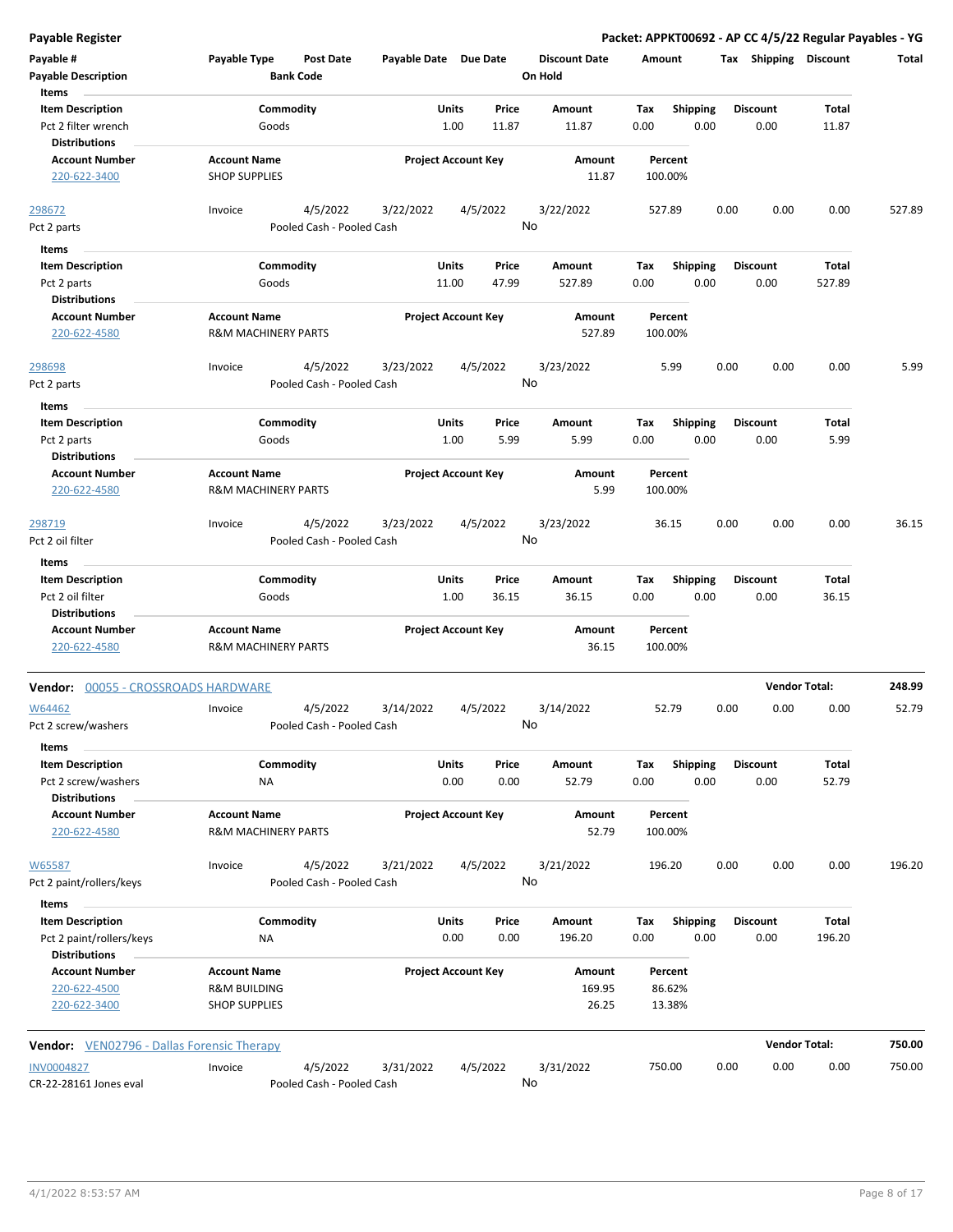| <b>Payable Register</b>                                 |                       |           |                           |                       |                            |          |                      |          |                    |      |                       | Packet: APPKT00692 - AP CC 4/5/22 Regular Payables - YG |          |
|---------------------------------------------------------|-----------------------|-----------|---------------------------|-----------------------|----------------------------|----------|----------------------|----------|--------------------|------|-----------------------|---------------------------------------------------------|----------|
| Payable #                                               | Payable Type          |           | <b>Post Date</b>          | Payable Date Due Date |                            |          | <b>Discount Date</b> |          | Amount             |      | Tax Shipping Discount |                                                         | Total    |
| <b>Payable Description</b>                              |                       |           | <b>Bank Code</b>          |                       |                            |          | On Hold              |          |                    |      |                       |                                                         |          |
| Items                                                   |                       |           |                           |                       |                            |          |                      |          |                    |      |                       |                                                         |          |
| <b>Item Description</b>                                 |                       | Commodity |                           |                       | Units                      | Price    | Amount               | Tax      | <b>Shipping</b>    |      | <b>Discount</b>       | Total                                                   |          |
| CR-22-28161 Jones eval                                  |                       | ΝA        |                           |                       | 0.00                       | 0.00     | 750.00               | 0.00     | 0.00               |      | 0.00                  | 750.00                                                  |          |
| <b>Distributions</b>                                    |                       |           |                           |                       |                            |          |                      |          |                    |      |                       |                                                         |          |
| <b>Account Number</b>                                   | <b>Account Name</b>   |           |                           |                       | <b>Project Account Key</b> |          | Amount               |          | Percent            |      |                       |                                                         |          |
| 100-435-4391                                            | PROFESSIONAL SERVICES |           |                           |                       |                            |          | 750.00               |          | 100.00%            |      |                       |                                                         |          |
| Vendor: 00096 - DM TRUCKING, LLC                        |                       |           |                           |                       |                            |          |                      |          |                    |      |                       | <b>Vendor Total:</b>                                    | 8,324.27 |
| 3614                                                    | Invoice               |           | 4/5/2022                  | 2/14/2022             |                            | 4/5/2022 | 2/14/2022            | 8,324.27 |                    | 0.00 | 0.00                  | 0.00                                                    | 8,324.27 |
| Pct 1 Rock & Gravel-hauling 2/8-3/17/22                 |                       |           | Pooled Cash - Pooled Cash |                       |                            |          | No                   |          |                    |      |                       |                                                         |          |
| Items                                                   |                       |           |                           |                       |                            |          |                      |          |                    |      |                       |                                                         |          |
| <b>Item Description</b>                                 |                       | Commodity |                           |                       | Units                      | Price    | Amount               | Tax      | <b>Shipping</b>    |      | <b>Discount</b>       | Total                                                   |          |
| Pct 1 Rock & Gravel-hauling 2/8-3/17/22                 |                       | Rock-H    |                           |                       | 839.14                     | 9.92     | 8,324.27             | 0.00     | 0.00               |      | 0.00                  | 8,324.27                                                |          |
| Distributions                                           |                       |           |                           |                       |                            |          |                      |          |                    |      |                       |                                                         |          |
| <b>Account Number</b><br>210-621-3410                   | <b>Account Name</b>   |           | R&B MAT. ROCK & GRAVEL    |                       | <b>Project Account Key</b> |          | Amount<br>8,324.27   |          | Percent<br>100.00% |      |                       |                                                         |          |
| <b>Vendor:</b> VEN02315 - Fannin County Adult Probation |                       |           |                           |                       |                            |          |                      |          |                    |      |                       | <b>Vendor Total:</b>                                    | 127.00   |
| <b>INV0004774</b>                                       | Invoice               |           | 4/5/2022                  | 3/25/2022             |                            | 4/5/2022 | 3/25/2022            |          | 127.00             | 0.00 | 0.00                  | 0.00                                                    | 127.00   |
| Bond drug tests/business cards                          |                       |           | Pooled Cash - Pooled Cash |                       |                            |          | No                   |          |                    |      |                       |                                                         |          |
| Items                                                   |                       |           |                           |                       |                            |          |                      |          |                    |      |                       |                                                         |          |
| <b>Item Description</b>                                 |                       | Commodity |                           |                       | Units                      | Price    | Amount               | Tax      | <b>Shipping</b>    |      | <b>Discount</b>       | Total                                                   |          |
| Bond drug tests/business cards                          |                       | ΝA        |                           |                       | 0.00                       | 0.00     | 127.00               | 0.00     | 0.00               |      | 0.00                  | 127.00                                                  |          |
| <b>Distributions</b>                                    |                       |           |                           |                       |                            |          |                      |          |                    |      |                       |                                                         |          |
| <b>Account Number</b>                                   | <b>Account Name</b>   |           |                           |                       | <b>Project Account Key</b> |          | Amount               |          | Percent            |      |                       |                                                         |          |
| 100-573-4811                                            | <b>FUNDING CSCD</b>   |           |                           |                       |                            |          | 127.00               |          | 100.00%            |      |                       |                                                         |          |
| Vendor: 00797 - FANNIN COUNTY TAX ASSESSOR-COL          |                       |           |                           |                       |                            |          |                      |          |                    |      |                       | <b>Vendor Total:</b>                                    | 7.50     |
| <b>INV0004798</b>                                       | Invoice               |           | 4/5/2022                  | 3/30/2022             |                            | 4/5/2022 | 3/30/2022            |          | 7.50               | 0.00 | 0.00                  | 0.00                                                    | 7.50     |
| Pct 2 2018 Chev #8733 registration                      |                       |           | Pooled Cash - Pooled Cash |                       |                            |          | No                   |          |                    |      |                       |                                                         |          |
| Items                                                   |                       |           |                           |                       |                            |          |                      |          |                    |      |                       |                                                         |          |
| <b>Item Description</b>                                 |                       | Commodity |                           |                       | Units                      | Price    | Amount               | Тах      | Shipping           |      | <b>Discount</b>       | Total                                                   |          |
| Pct 2 2018 Chev #8733 registration                      |                       | ΝA        |                           |                       | 0.00                       | 0.00     | 7.50                 | 0.00     | 0.00               |      | 0.00                  | 7.50                                                    |          |
| Distributions                                           |                       |           |                           |                       |                            |          |                      |          |                    |      |                       |                                                         |          |
| Account Number                                          | <b>Account Name</b>   |           |                           |                       | <b>Project Account Key</b> |          | Amount               |          | Percent            |      |                       |                                                         |          |
| 220-622-4580                                            | R&M MACHINERY PARTS   |           |                           |                       |                            |          | 7.50                 |          | 100.00%            |      |                       |                                                         |          |
| Vendor: 00148 - FEDEX                                   |                       |           |                           |                       |                            |          |                      |          |                    |      |                       | <b>Vendor Total:</b>                                    | 75.44    |
| 7-701-34984                                             | Invoice               |           | 4/5/2022                  | 3/24/2022             |                            | 4/5/2022 | 3/24/2022            |          | 75.44              | 0.00 | 0.00                  | 0.00                                                    | 75.44    |
| Courthouse postage                                      |                       |           | Pooled Cash - Pooled Cash |                       |                            |          | No                   |          |                    |      |                       |                                                         |          |
| Items                                                   |                       |           |                           |                       |                            |          |                      |          |                    |      |                       |                                                         |          |
| <b>Item Description</b>                                 |                       | Commodity |                           |                       | Units                      | Price    | Amount               | Tax      | <b>Shipping</b>    |      | <b>Discount</b>       | Total                                                   |          |
| Courthouse postage                                      |                       | ΝA        |                           |                       | 0.00                       | 0.00     | 75.44                | 0.00     | 0.00               |      | 0.00                  | 75.44                                                   |          |
| <b>Distributions</b>                                    |                       |           |                           |                       |                            |          |                      |          |                    |      |                       |                                                         |          |
| <b>Account Number</b>                                   | <b>Account Name</b>   |           |                           |                       | <b>Project Account Key</b> |          | Amount               |          | Percent            |      |                       |                                                         |          |
| 100-510-3110                                            | POSTAGE               |           |                           |                       |                            |          | 75.44                |          | 100.00%            |      |                       |                                                         |          |
| <b>Vendor: 00236 - FUNCTION 4, LLC</b>                  |                       |           |                           |                       |                            |          |                      |          |                    |      |                       | <b>Vendor Total:</b>                                    | 183.12   |
| <b>INV931361</b>                                        | Invoice               |           | 4/5/2022                  | 4/1/2022              |                            | 5/1/2022 | 4/1/2022             |          | 183.12             | 0.00 | 0.00                  | 0.00                                                    | 183.12   |
| Copies 3/4-4/3/22                                       |                       |           | Pooled Cash - Pooled Cash |                       |                            |          | No                   |          |                    |      |                       |                                                         |          |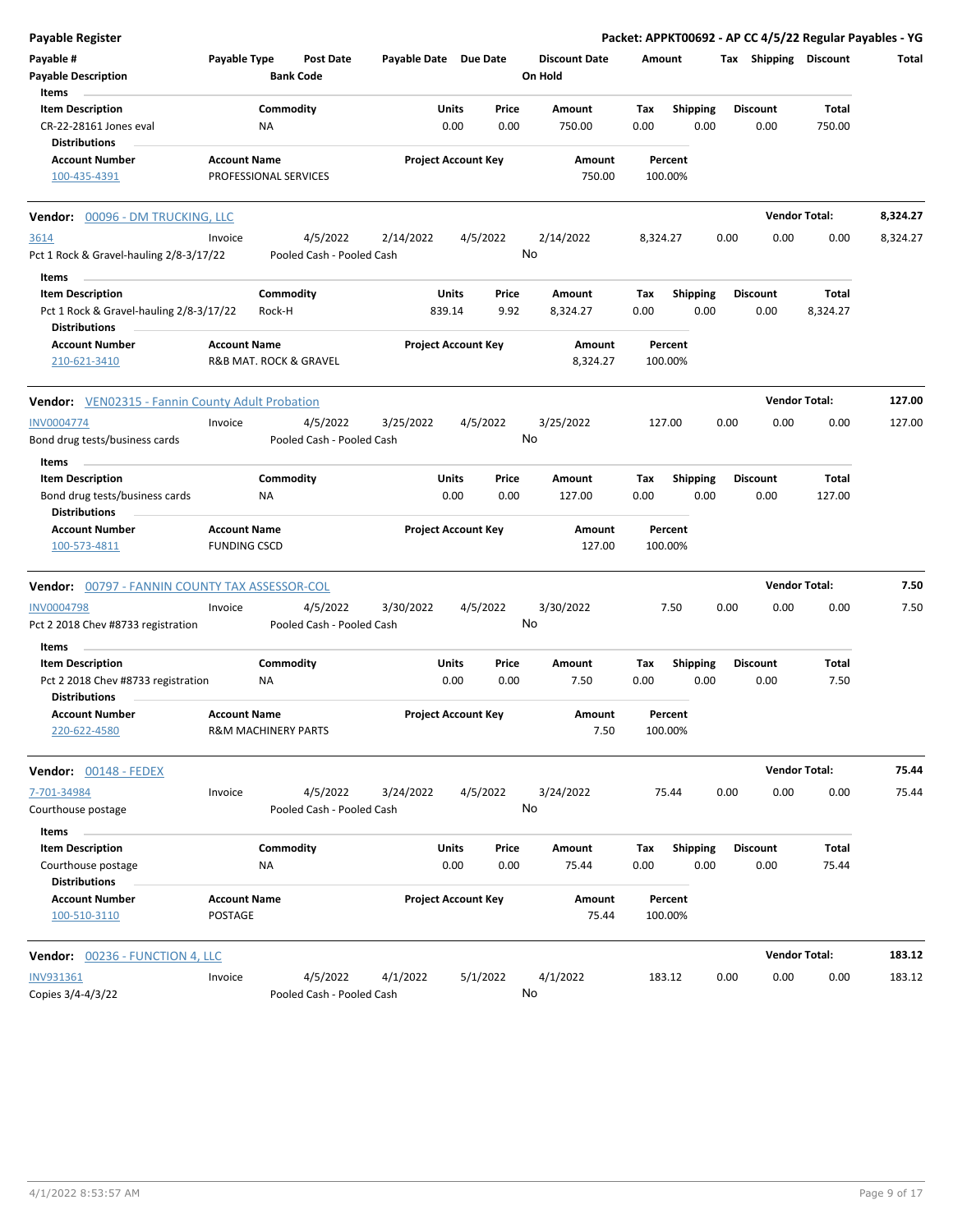**Payable Register Packet: APPKT00692 - AP CC 4/5/22 Regular Payables - YG**

| Payable #                                                       | Payable Type          |           | Post Date                             | Payable Date Due Date |                            |          | <b>Discount Date</b> | Amount |                 | Tax  | Shipping             | <b>Discount</b> | Total    |
|-----------------------------------------------------------------|-----------------------|-----------|---------------------------------------|-----------------------|----------------------------|----------|----------------------|--------|-----------------|------|----------------------|-----------------|----------|
| <b>Payable Description</b>                                      |                       |           | <b>Bank Code</b>                      |                       |                            |          | On Hold              |        |                 |      |                      |                 |          |
| Items                                                           |                       |           |                                       |                       |                            |          |                      |        |                 |      |                      |                 |          |
| <b>Item Description</b>                                         |                       | Commodity |                                       |                       | Units                      | Price    | Amount               | Tax    | <b>Shipping</b> |      | Discount             | Total           |          |
| Copies 3/4-4/3/22                                               |                       | ΝA        |                                       |                       | 0.00                       | 0.00     | 183.12               | 0.00   | 0.00            |      | 0.00                 | 183.12          |          |
| <b>Distributions</b>                                            |                       |           |                                       |                       |                            |          |                      |        |                 |      |                      |                 |          |
| <b>Account Number</b>                                           | <b>Account Name</b>   |           |                                       |                       | <b>Project Account Key</b> |          | Amount               |        | Percent         |      |                      |                 |          |
| 100-665-3150                                                    | <b>COPIER RENTAL</b>  |           |                                       |                       |                            |          | 30.02                |        | 16.39%          |      |                      |                 |          |
| 100-499-3150                                                    | <b>COPIER EXPENSE</b> |           |                                       |                       |                            |          | 5.85                 |        | 3.19%           |      |                      |                 |          |
| 100-510-3150                                                    | <b>COPIER RENTAL</b>  |           |                                       |                       |                            |          | 120.86               |        | 66.00%          |      |                      |                 |          |
| 100-513-3150                                                    | <b>COPIER RENTAL</b>  |           |                                       |                       |                            |          | 9.12                 |        | 4.98%           |      |                      |                 |          |
| 100-590-3150                                                    | <b>COPIER RENTAL</b>  |           |                                       |                       |                            |          | 1.98                 |        | 1.08%           |      |                      |                 |          |
| 100-575-3150                                                    | <b>COPIER RENTAL</b>  |           |                                       |                       |                            |          | 4.35                 |        | 2.38%           |      |                      |                 |          |
| 100-475-3150                                                    | <b>COPIER EXPENSE</b> |           |                                       |                       |                            |          | 6.54                 |        | 3.57%           |      |                      |                 |          |
| 160-452-3150                                                    | <b>COPIER RENTAL</b>  |           |                                       |                       |                            |          | 4.40                 |        | 2.40%           |      |                      |                 |          |
| Vendor: 00010 - HOLLAND, JORDAN PLLC                            |                       |           |                                       |                       |                            |          |                      |        |                 |      | <b>Vendor Total:</b> |                 | 2,981.80 |
|                                                                 |                       |           |                                       |                       |                            |          |                      |        |                 |      |                      |                 |          |
| <b>INV0004769</b><br>CR-21-28050 Shope Dst Ct 2/8-3/4/22        | Invoice               |           | 4/5/2022<br>Pooled Cash - Pooled Cash | 3/4/2022              |                            | 4/5/2022 | 3/4/2022<br>No       |        | 595.00          | 0.00 | 0.00                 | 0.00            | 595.00   |
| Items                                                           |                       |           |                                       |                       |                            |          |                      |        |                 |      |                      |                 |          |
| <b>Item Description</b>                                         |                       | Commodity |                                       |                       | Units                      | Price    | Amount               | Tax    | <b>Shipping</b> |      | Discount             | <b>Total</b>    |          |
| CR-21-28050 Shope Dst Ct 2/8-3/4/22                             |                       | ΝA        |                                       |                       | 0.00                       | 0.00     | 595.00               | 0.00   | 0.00            |      | 0.00                 | 595.00          |          |
| <b>Distributions</b>                                            |                       |           |                                       |                       |                            |          |                      |        |                 |      |                      |                 |          |
| <b>Account Number</b>                                           | <b>Account Name</b>   |           |                                       |                       | <b>Project Account Key</b> |          | Amount               |        | Percent         |      |                      |                 |          |
| 100-435-4370                                                    | <b>ATTORNEY FEES</b>  |           |                                       |                       |                            |          | 595.00               |        | 100.00%         |      |                      |                 |          |
|                                                                 | Invoice               |           | 4/5/2022                              |                       |                            |          |                      |        | 788.80          | 0.00 | 0.00                 | 0.00            | 788.80   |
| INV0004770<br>CR-21-28138 Baker Dst Ct 1/4-3/9/22               |                       |           | Pooled Cash - Pooled Cash             | 3/21/2022             |                            | 4/5/2022 | 3/21/2022<br>No      |        |                 |      |                      |                 |          |
| Items                                                           |                       |           |                                       |                       |                            |          |                      |        |                 |      |                      |                 |          |
| <b>Item Description</b>                                         |                       | Commodity |                                       |                       | Units                      | Price    | Amount               | Tax    | <b>Shipping</b> |      | <b>Discount</b>      | <b>Total</b>    |          |
| CR-21-28138 Baker Dst Ct 1/4-3/9/22                             |                       | ΝA        |                                       |                       | 0.00                       | 0.00     | 788.80               | 0.00   | 0.00            |      | 0.00                 | 788.80          |          |
| <b>Distributions</b>                                            |                       |           |                                       |                       |                            |          |                      |        |                 |      |                      |                 |          |
| <b>Account Number</b>                                           | <b>Account Name</b>   |           |                                       |                       | <b>Project Account Key</b> |          | Amount               |        | Percent         |      |                      |                 |          |
| 100-435-4370                                                    | <b>ATTORNEY FEES</b>  |           |                                       |                       |                            |          | 788.80               |        | 100.00%         |      |                      |                 |          |
|                                                                 |                       |           |                                       |                       |                            | 4/5/2022 | 3/16/2022            |        | 488.75          | 0.00 | 0.00                 | 0.00            | 488.75   |
| INV0004771<br>CR-15-25400 Stewart Dst Ct 2/16-3/10/22           | Invoice               |           | 4/5/2022<br>Pooled Cash - Pooled Cash | 3/16/2022             |                            |          | No                   |        |                 |      |                      |                 |          |
|                                                                 |                       |           |                                       |                       |                            |          |                      |        |                 |      |                      |                 |          |
| Items                                                           |                       |           |                                       |                       |                            |          |                      |        |                 |      |                      |                 |          |
| <b>Item Description</b>                                         |                       | Commodity |                                       |                       | Units                      | Price    | Amount               | Tax    | <b>Shipping</b> |      | <b>Discount</b>      | <b>Total</b>    |          |
| CR-15-25400 Stewart Dst Ct 2/16-3/10/22<br><b>Distributions</b> |                       | ΝA        |                                       |                       | 0.00                       | 0.00     | 488.75               | 0.00   | 0.00            |      | 0.00                 | 488.75          |          |
| <b>Account Number</b>                                           | <b>Account Name</b>   |           |                                       |                       | <b>Project Account Key</b> |          | Amount               |        | Percent         |      |                      |                 |          |
| 100-435-4370                                                    | <b>ATTORNEY FEES</b>  |           |                                       |                       |                            |          | 488.75               |        | 100.00%         |      |                      |                 |          |
| <b>INV0004777</b>                                               | Invoice               |           | 4/5/2022                              | 3/21/2022             |                            | 4/5/2022 | 3/21/2022            |        | 106.25          | 0.00 | 0.00                 | 0.00            | 106.25   |
| CR-20-27690 Dady Dst Ct 2/15-3/2/22                             |                       |           | Pooled Cash - Pooled Cash             |                       |                            |          | No                   |        |                 |      |                      |                 |          |
| Items                                                           |                       |           |                                       |                       |                            |          |                      |        |                 |      |                      |                 |          |
|                                                                 |                       | Commodity |                                       |                       |                            |          |                      |        |                 |      | <b>Discount</b>      |                 |          |
| <b>Item Description</b>                                         |                       |           |                                       |                       | Units                      | Price    | Amount               | Tax    | <b>Shipping</b> |      |                      | <b>Total</b>    |          |
| CR-20-27690 Dady Dst Ct 2/15-3/2/22<br><b>Distributions</b>     |                       | ΝA        |                                       |                       | 0.00                       | 0.00     | 106.25               | 0.00   | 0.00            |      | 0.00                 | 106.25          |          |
|                                                                 |                       |           |                                       |                       |                            |          |                      |        | Percent         |      |                      |                 |          |
| <b>Account Number</b>                                           | <b>Account Name</b>   |           |                                       |                       | <b>Project Account Key</b> |          | Amount               |        |                 |      |                      |                 |          |
| 100-435-4370                                                    | <b>ATTORNEY FEES</b>  |           |                                       |                       |                            |          | 106.25               |        | 100.00%         |      |                      |                 |          |
| <b>INV0004778</b>                                               | Invoice               |           | 4/5/2022                              | 3/21/2022             |                            | 4/5/2022 | 3/21/2022            |        | 425.00          | 0.00 | 0.00                 | 0.00            | 425.00   |
| CR-20-27819 Watson Dst Ct 2/15-3/10/22                          |                       |           | Pooled Cash - Pooled Cash             |                       |                            |          | No                   |        |                 |      |                      |                 |          |
| Items                                                           |                       |           |                                       |                       |                            |          |                      |        |                 |      |                      |                 |          |
| <b>Item Description</b>                                         |                       | Commodity |                                       |                       | Units                      | Price    | Amount               | Tax    | <b>Shipping</b> |      | <b>Discount</b>      | Total           |          |
| CR-20-27819 Watson Dst Ct 2/15-3/10/22                          |                       | ΝA        |                                       |                       | 0.00                       | 0.00     | 425.00               | 0.00   | 0.00            |      | 0.00                 | 425.00          |          |
| <b>Distributions</b>                                            |                       |           |                                       |                       |                            |          |                      |        |                 |      |                      |                 |          |
| <b>Account Number</b>                                           | <b>Account Name</b>   |           |                                       |                       | <b>Project Account Key</b> |          | Amount               |        | Percent         |      |                      |                 |          |
| 100-435-4370                                                    | <b>ATTORNEY FEES</b>  |           |                                       |                       |                            |          | 425.00               |        | 100.00%         |      |                      |                 |          |
|                                                                 |                       |           |                                       |                       |                            |          |                      |        |                 |      |                      |                 |          |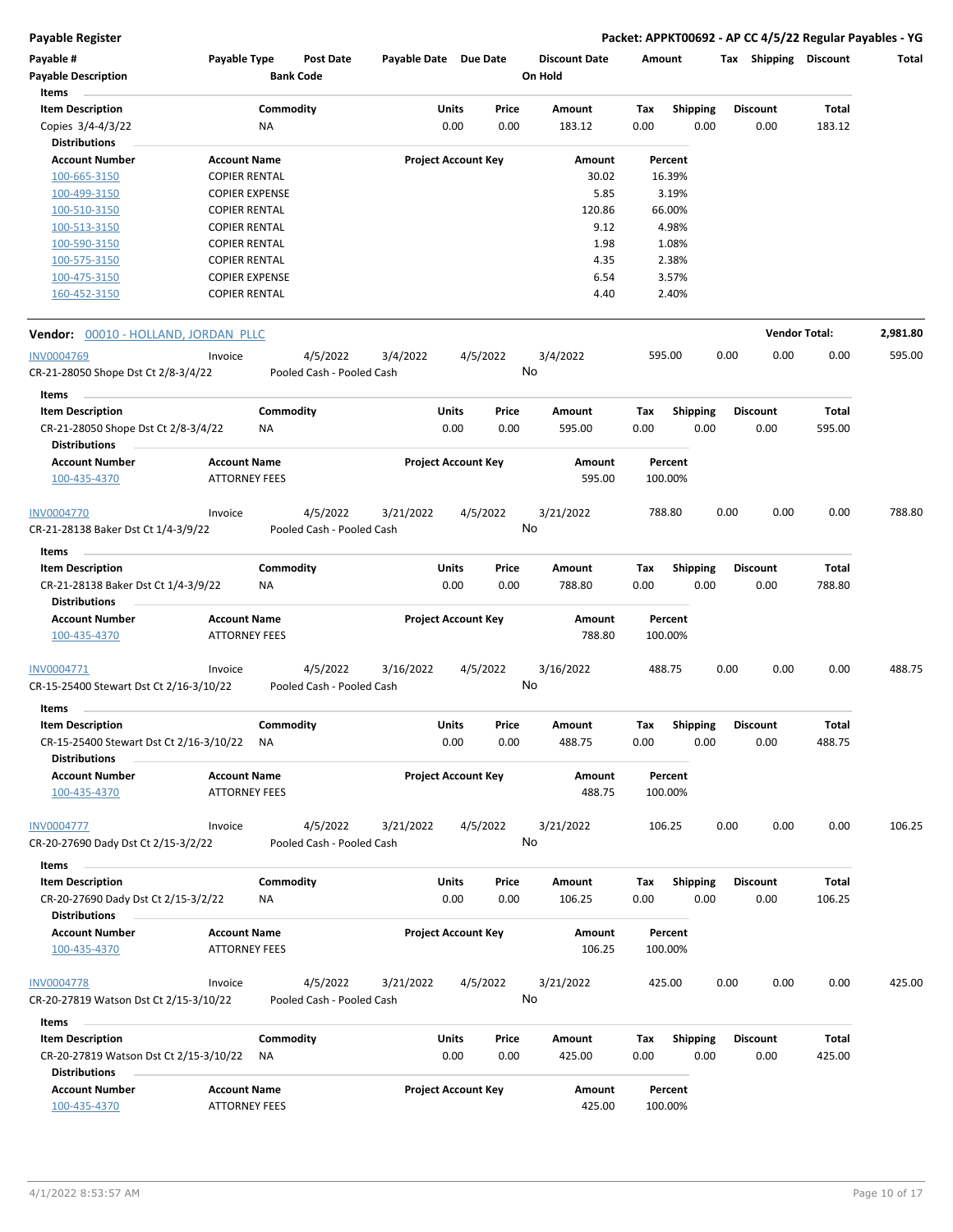| <b>Payable Register</b>                                                                   |                                                |                                       |                       |                                |                                 |                    |                         |                         | Packet: APPKT00692 - AP CC 4/5/22 Regular Payables - YG |          |
|-------------------------------------------------------------------------------------------|------------------------------------------------|---------------------------------------|-----------------------|--------------------------------|---------------------------------|--------------------|-------------------------|-------------------------|---------------------------------------------------------|----------|
| Payable #<br><b>Payable Description</b>                                                   | Payable Type                                   | <b>Post Date</b><br><b>Bank Code</b>  | Payable Date Due Date |                                | <b>Discount Date</b><br>On Hold | Amount             |                         |                         | Tax Shipping Discount                                   | Total    |
| <b>INV0004780</b><br>CR-20-27818 Walker Dst Ct 2/1-3/16/22                                | Invoice                                        | 4/5/2022<br>Pooled Cash - Pooled Cash | 3/21/2022             | 4/5/2022                       | 3/21/2022<br>No                 | 365.50             |                         | 0.00                    | 0.00<br>0.00                                            | 365.50   |
|                                                                                           |                                                |                                       |                       |                                |                                 |                    |                         |                         |                                                         |          |
| Items                                                                                     |                                                |                                       |                       | Units<br>Price                 |                                 |                    |                         |                         |                                                         |          |
| <b>Item Description</b><br>CR-20-27818 Walker Dst Ct 2/1-3/16/22                          |                                                | Commodity<br>ΝA                       |                       | 0.00<br>0.00                   | Amount<br>365.50                | Tax<br>0.00        | <b>Shipping</b><br>0.00 | <b>Discount</b><br>0.00 | Total<br>365.50                                         |          |
| <b>Distributions</b>                                                                      |                                                |                                       |                       |                                |                                 |                    |                         |                         |                                                         |          |
| <b>Account Number</b><br>100-435-4370                                                     | <b>Account Name</b><br><b>ATTORNEY FEES</b>    |                                       |                       | <b>Project Account Key</b>     | Amount<br>365.50                | Percent<br>100.00% |                         |                         |                                                         |          |
|                                                                                           |                                                |                                       |                       |                                |                                 |                    |                         |                         |                                                         |          |
| <b>INV0004796</b><br>3/28/22 Drug court                                                   | Invoice                                        | 4/5/2022<br>Pooled Cash - Pooled Cash | 3/29/2022             | 4/5/2022                       | 3/29/2022<br>No                 | 212.50             |                         | 0.00                    | 0.00<br>0.00                                            | 212.50   |
| Items                                                                                     |                                                |                                       |                       |                                |                                 |                    |                         |                         |                                                         |          |
| <b>Item Description</b>                                                                   |                                                | Commodity                             |                       | Units<br>Price                 | Amount                          | Tax                | <b>Shipping</b>         | <b>Discount</b>         | Total                                                   |          |
| 3/28/22 Drug court<br><b>Distributions</b>                                                |                                                | NA                                    |                       | 0.00<br>0.00                   | 212.50                          | 0.00               | 0.00                    | 0.00                    | 212.50                                                  |          |
| <b>Account Number</b><br>590-436-4370                                                     | <b>Account Name</b>                            | ATTORNEY FEES DRUG COURT              |                       | <b>Project Account Key</b>     | Amount<br>212.50                | Percent<br>100.00% |                         |                         |                                                         |          |
| <b>Vendor: 00397 - JESSICA MCDONALD &amp; ASSOC.</b>                                      |                                                |                                       |                       |                                |                                 |                    |                         |                         | <b>Vendor Total:</b>                                    | 710.00   |
| 891                                                                                       | Invoice                                        | 4/5/2022                              | 3/30/2022             | 4/5/2022                       | 3/30/2022                       | 710.00             |                         | 0.00                    | 0.00<br>0.00                                            | 710.00   |
| CR-20-27717 Malone Dst Ct 2/25-3/30/22                                                    |                                                | Pooled Cash - Pooled Cash             |                       |                                | No                              |                    |                         |                         |                                                         |          |
| Items                                                                                     |                                                |                                       |                       |                                |                                 |                    |                         |                         |                                                         |          |
| <b>Item Description</b><br>CR-20-27717 Malone Dst Ct 2/25-3/30/22<br><b>Distributions</b> |                                                | Commodity<br>ΝA                       |                       | Units<br>Price<br>0.00<br>0.00 | Amount<br>710.00                | Tax<br>0.00        | <b>Shipping</b><br>0.00 | <b>Discount</b><br>0.00 | Total<br>710.00                                         |          |
| <b>Account Number</b>                                                                     | <b>Account Name</b>                            |                                       |                       | <b>Project Account Key</b>     | Amount                          | Percent            |                         |                         |                                                         |          |
| 100-435-4370                                                                              | <b>ATTORNEY FEES</b>                           |                                       |                       |                                | 710.00                          | 100.00%            |                         |                         |                                                         |          |
| <b>Vendor: 00444 - KONICA MINOLTA PREMIER FINANCE</b>                                     |                                                |                                       |                       |                                |                                 |                    |                         |                         | <b>Vendor Total:</b>                                    | 114.68   |
| 75874433                                                                                  | Invoice                                        | 4/5/2022                              | 3/25/2022             | 3/25/2022                      | 3/25/2022                       | 114.68             |                         | 0.00                    | 0.00<br>0.00                                            | 114.68   |
| April 2022 Courthouse copier rental                                                       |                                                | Pooled Cash - Pooled Cash             |                       |                                | No                              |                    |                         |                         |                                                         |          |
| Items                                                                                     |                                                |                                       |                       |                                |                                 |                    |                         |                         |                                                         |          |
| <b>Item Description</b>                                                                   |                                                | Commodity                             |                       | Units<br>Price                 | Amount                          | Tax                | <b>Shipping</b>         | <b>Discount</b>         | Total                                                   |          |
| April 2022 Courthouse copier rental<br><b>Distributions</b>                               |                                                | ΝA                                    |                       | 0.00<br>0.00                   | 114.68                          | 0.00               | 0.00                    | 0.00                    | 114.68                                                  |          |
| <b>Account Number</b><br>100-510-3150                                                     | <b>Account Name</b><br><b>COPIER RENTAL</b>    |                                       |                       | <b>Project Account Key</b>     | <b>Amount</b><br>114.68         | Percent<br>100.00% |                         |                         |                                                         |          |
| Vendor: 00445 - LASALLE CORRECTIONS                                                       |                                                |                                       |                       |                                |                                 |                    |                         |                         | <b>Vendor Total:</b>                                    | 3,495.00 |
| 2026                                                                                      | Invoice                                        | 4/5/2022                              | 4/10/2020             | 4/5/2022                       | 4/10/2020                       | 3,495.00           |                         | 0.00                    | 0.00<br>0.00                                            | 3,495.00 |
| reimb. Dobbels Plumbing-water heater South J Pooled Cash - Pooled Cash                    |                                                |                                       |                       |                                | No                              |                    |                         |                         |                                                         |          |
| Items<br><b>Item Description</b>                                                          |                                                | Commodity                             |                       | <b>Units</b><br>Price          | Amount                          | Tax                | <b>Shipping</b>         | <b>Discount</b>         | Total                                                   |          |
| reimb. Dobbels Plumbing-water heater So NA                                                |                                                |                                       |                       | 0.00<br>0.00                   | 3,495.00                        | 0.00               | 0.00                    | 0.00                    | 3,495.00                                                |          |
| <b>Distributions</b>                                                                      |                                                |                                       |                       |                                |                                 |                    |                         |                         |                                                         |          |
| <b>Account Number</b><br>100-565-4500                                                     | <b>Account Name</b><br><b>R&amp;M BUILDING</b> |                                       |                       | <b>Project Account Key</b>     | Amount<br>3,495.00              | Percent<br>100.00% |                         |                         |                                                         |          |
|                                                                                           |                                                |                                       |                       |                                |                                 |                    |                         |                         |                                                         |          |
| Vendor: 00446 - MAGNEGAS WELDING SUPPLY - SOUTH, LL                                       |                                                |                                       |                       |                                |                                 |                    |                         |                         | <b>Vendor Total:</b>                                    | 18.36    |
| 00120439                                                                                  | Invoice                                        | 4/5/2022                              | 3/31/2022             | 4/5/2022                       | 3/31/2022                       | 18.36              |                         | 0.00                    | 0.00<br>0.00                                            | 18.36    |
| Pct 3 cylinder rental Mar 2022                                                            |                                                | Pooled Cash - Pooled Cash             |                       |                                | No                              |                    |                         |                         |                                                         |          |
| Items<br><b>Item Description</b>                                                          |                                                | Commodity                             |                       | <b>Units</b><br>Price          | Amount                          | Tax                | <b>Shipping</b>         | <b>Discount</b>         | Total                                                   |          |
| Pct 3 cylinder rental Mar 2022                                                            |                                                | ΝA                                    |                       | 0.00<br>0.00                   | 18.36                           | 0.00               | 0.00                    | 0.00                    | 18.36                                                   |          |
| <b>Distributions</b><br><b>Account Number</b>                                             | <b>Account Name</b>                            |                                       |                       | <b>Project Account Key</b>     | Amount                          | Percent            |                         |                         |                                                         |          |
| 230-623-3430                                                                              |                                                | R&B MAT. HARDWARE & LUMBER            |                       |                                | 18.36                           | 100.00%            |                         |                         |                                                         |          |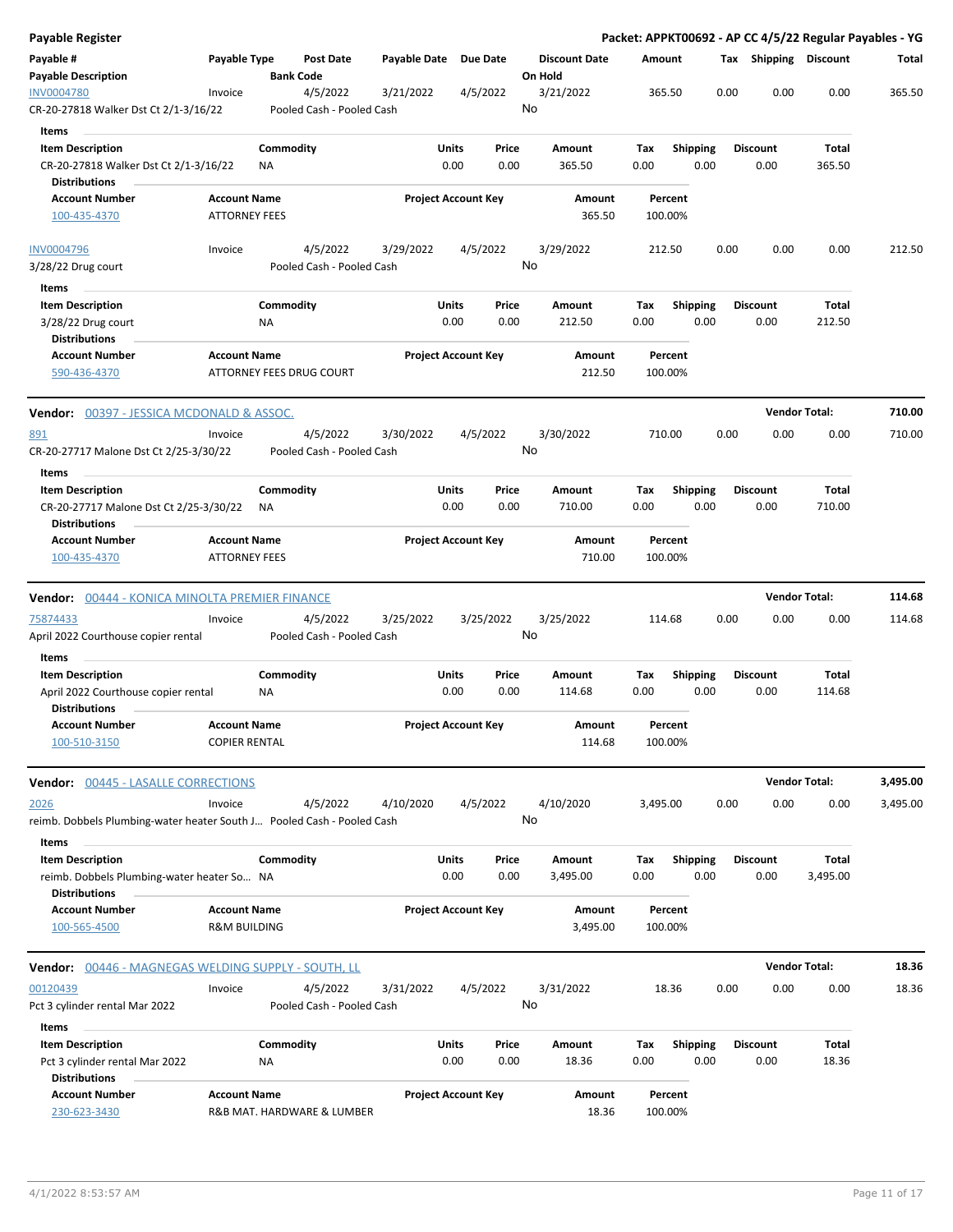| <b>Payable Register</b>                                                                             |                     |                                |                                       |                       |                            |               |                                 |                    |                         |      |                         | Packet: APPKT00692 - AP CC 4/5/22 Regular Payables - YG |        |
|-----------------------------------------------------------------------------------------------------|---------------------|--------------------------------|---------------------------------------|-----------------------|----------------------------|---------------|---------------------------------|--------------------|-------------------------|------|-------------------------|---------------------------------------------------------|--------|
| Payable #<br><b>Payable Description</b>                                                             | Payable Type        | <b>Bank Code</b>               | Post Date                             | Payable Date Due Date |                            |               | <b>Discount Date</b><br>On Hold | Amount             |                         |      | Tax Shipping Discount   |                                                         | Total  |
| <b>Vendor: 00034 - NORTH TEXAS TOLLWAY AUTHORITY</b>                                                |                     |                                |                                       |                       |                            |               |                                 |                    |                         |      |                         | <b>Vendor Total:</b>                                    | 12.26  |
| INV0004779<br>#810250731 Pct 2 2018 Chev tolls                                                      | Invoice             |                                | 4/5/2022<br>Pooled Cash - Pooled Cash | 3/20/2022             |                            | 4/20/2022     | 3/20/2022<br>No                 | 12.26              |                         | 0.00 | 0.00                    | 0.00                                                    | 12.26  |
| Items<br><b>Item Description</b><br>#810250731 Pct 2 2018 Chev tolls<br><b>Distributions</b>        |                     | Commodity<br>NA.               |                                       |                       | Units<br>0.00              | Price<br>0.00 | Amount<br>12.26                 | Тах<br>0.00        | <b>Shipping</b><br>0.00 |      | <b>Discount</b><br>0.00 | Total<br>12.26                                          |        |
| <b>Account Number</b><br>220-622-4270                                                               | <b>Account Name</b> | OUT OF COUNTY TRAVEL/TRAINING  |                                       |                       | <b>Project Account Key</b> |               | Amount<br>12.26                 | Percent<br>100.00% |                         |      |                         |                                                         |        |
| Vendor: 00006 - PARKER TIRE                                                                         |                     |                                |                                       |                       |                            |               |                                 |                    |                         |      |                         | <b>Vendor Total:</b>                                    | 50.00  |
| 14139<br>Pct 4 John Deere flat repair                                                               | Invoice             |                                | 4/5/2022<br>Pooled Cash - Pooled Cash | 3/25/2022             |                            | 4/5/2022      | 3/25/2022<br>No                 | 50.00              |                         | 0.00 | 0.00                    | 0.00                                                    | 50.00  |
| Items<br><b>Item Description</b><br>Pct 4 John Deere flat repair<br><b>Distributions</b>            |                     | Commodity<br>ΝA                |                                       |                       | Units<br>0.00              | Price<br>0.00 | Amount<br>50.00                 | Tax<br>0.00        | <b>Shipping</b><br>0.00 |      | <b>Discount</b><br>0.00 | Total<br>50.00                                          |        |
| <b>Account Number</b><br>240-624-4590                                                               | <b>Account Name</b> | R&M MACH. TIRES & TUBES        |                                       |                       | <b>Project Account Key</b> |               | Amount<br>50.00                 | Percent<br>100.00% |                         |      |                         |                                                         |        |
| Vendor: 00589 - PERKINS, J. DANIEL                                                                  |                     |                                |                                       |                       |                            |               |                                 |                    |                         |      |                         | <b>Vendor Total:</b>                                    | 360.00 |
| <b>INV0004828</b><br>FA-20-44560 MD Dst Ct 2/26-3/31/22                                             | Invoice             |                                | 4/5/2022<br>Pooled Cash - Pooled Cash | 3/31/2022             |                            | 4/5/2022      | 3/31/2022<br>No                 | 360.00             |                         | 0.00 | 0.00                    | 0.00                                                    | 360.00 |
| Items<br><b>Item Description</b>                                                                    |                     | Commodity                      |                                       |                       | Units                      | Price         | Amount                          | Tax                | Shipping                |      | <b>Discount</b>         | Total                                                   |        |
| FA-20-44560 MD Dst Ct 2/26-3/31/22<br><b>Distributions</b>                                          |                     | NA                             |                                       |                       | 0.00                       | 0.00          | 360.00                          | 0.00               | 0.00                    |      | 0.00                    | 360.00                                                  |        |
| <b>Account Number</b><br>100-435-4360                                                               | <b>Account Name</b> | ATTORNEY FEES- CPS CASES       |                                       |                       | <b>Project Account Key</b> |               | Amount<br>360.00                | Percent<br>100.00% |                         |      |                         |                                                         |        |
| <b>Vendor: 00191 - SANSOM TRUCK PARTS</b>                                                           |                     |                                |                                       |                       |                            |               |                                 |                    |                         |      |                         | <b>Vendor Total:</b>                                    | 130.95 |
| 63374<br>Pct 3 1995 Pete #0035 airleak/lights repair                                                | Invoice             |                                | 4/5/2022<br>Pooled Cash - Pooled Cash | 3/22/2022             |                            | 4/5/2022      | 3/22/2022<br>No                 | 130.95             |                         | 0.00 | 0.00                    | 0.00                                                    | 130.95 |
| Items<br>Item Description<br>Pct 3 1995 Pete #0035 airleak/lights repair NA<br><b>Distributions</b> |                     | Commodity                      |                                       |                       | Units<br>0.00              | Price<br>0.00 | Amount<br>130.95                | Tax<br>0.00        | Shipping<br>0.00        |      | <b>Discount</b><br>0.00 | <b>Total</b><br>130.95                                  |        |
| <b>Account Number</b><br>230-623-4580                                                               | <b>Account Name</b> | <b>R&amp;M MACHINERY PARTS</b> |                                       |                       | <b>Project Account Key</b> |               | Amount<br>130.95                | Percent<br>100.00% |                         |      |                         |                                                         |        |
| Vendor: 00248 - SKOTNIK, JOHN                                                                       |                     |                                |                                       |                       |                            |               |                                 |                    |                         |      |                         | <b>Vendor Total:</b>                                    | 500.00 |
| <b>INV0004826</b><br>MH-2022-2803 CJW Co Ct@Law<br>Items                                            | Invoice             |                                | 4/5/2022<br>Pooled Cash - Pooled Cash | 3/31/2022             |                            | 4/5/2022      | 3/31/2022<br>No                 | 500.00             |                         | 0.00 | 0.00                    | 0.00                                                    | 500.00 |
| <b>Item Description</b><br>MH-2022-2803 CJW Co Ct@Law                                               |                     | Commodity<br>NA                |                                       |                       | Units<br>0.00              | Price<br>0.00 | Amount<br>500.00                | Tax<br>0.00        | <b>Shipping</b><br>0.00 |      | <b>Discount</b><br>0.00 | Total<br>500.00                                         |        |
| <b>Distributions</b><br><b>Account Number</b><br>100-410-4240                                       | <b>Account Name</b> | <b>INDIGENT ATTORNEY FEES</b>  |                                       |                       | <b>Project Account Key</b> |               | Amount<br>500.00                | Percent<br>100.00% |                         |      |                         |                                                         |        |
| Vendor: 00817 - SMITH, THOMAS SCOTT                                                                 |                     |                                |                                       |                       |                            |               |                                 |                    |                         |      |                         | <b>Vendor Total:</b>                                    | 816.91 |
| <b>INV0004772</b><br>CR-16-26009 White 1/17-3/22/22                                                 | Invoice             |                                | 4/5/2022<br>Pooled Cash - Pooled Cash | 3/22/2022             |                            | 4/5/2022      | 3/22/2022<br>No                 | 816.91             |                         | 0.00 | 0.00                    | 0.00                                                    | 816.91 |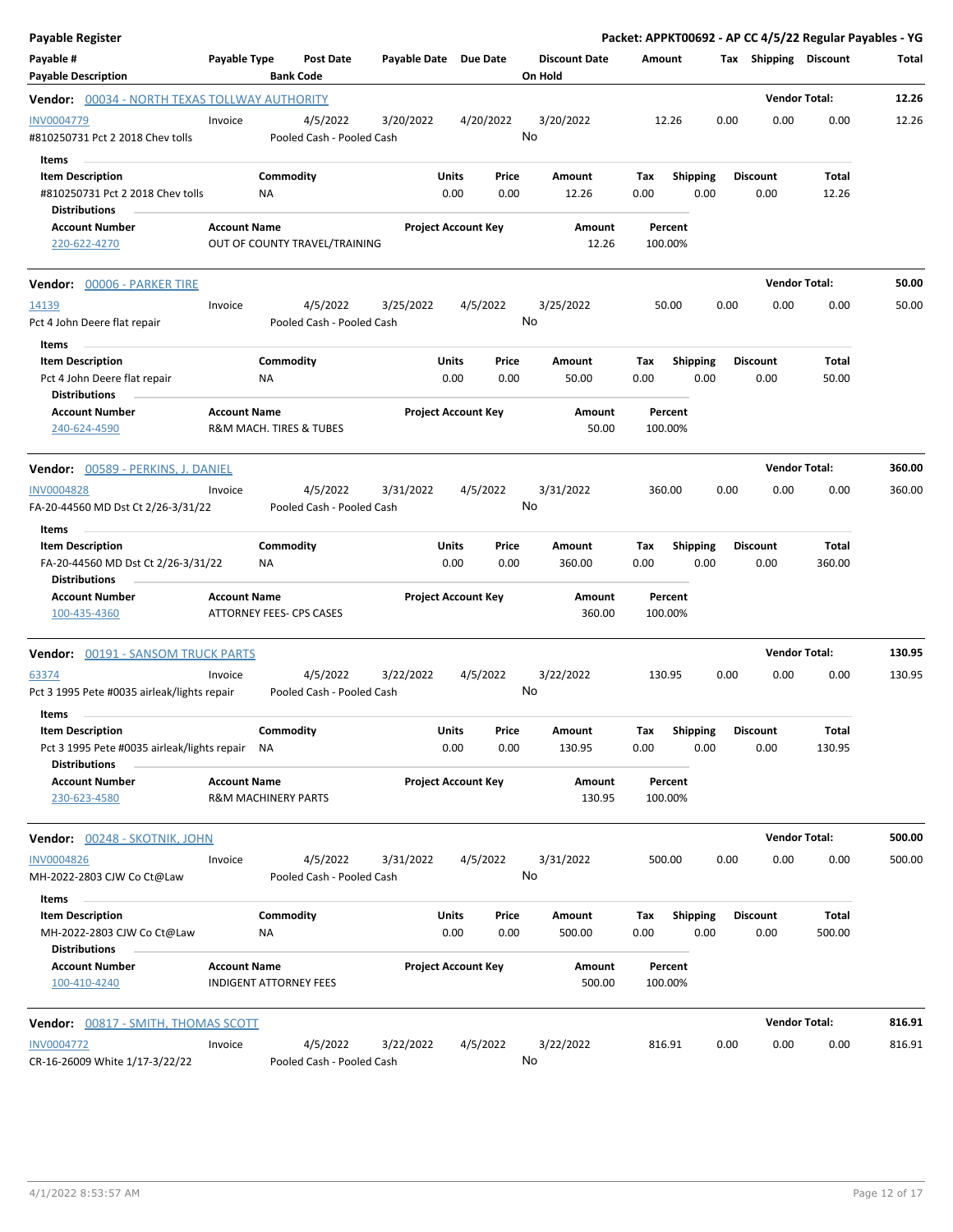| <b>Payable Register</b>                                                            |                                               |                                       |                       |                                |                                 |                    |                         | Packet: APPKT00692 - AP CC 4/5/22 Regular Payables - YG |                      |          |
|------------------------------------------------------------------------------------|-----------------------------------------------|---------------------------------------|-----------------------|--------------------------------|---------------------------------|--------------------|-------------------------|---------------------------------------------------------|----------------------|----------|
| Payable #<br><b>Payable Description</b>                                            | Payable Type                                  | <b>Post Date</b><br><b>Bank Code</b>  | Payable Date Due Date |                                | <b>Discount Date</b><br>On Hold | Amount             |                         | Tax Shipping Discount                                   |                      | Total    |
| Items                                                                              |                                               |                                       |                       |                                |                                 |                    |                         |                                                         |                      |          |
| <b>Item Description</b><br>CR-16-26009 White 1/17-3/22/22                          | NA                                            | Commodity                             |                       | Price<br>Units<br>0.00<br>0.00 | Amount<br>816.91                | Tax<br>0.00        | <b>Shipping</b><br>0.00 | Discount<br>0.00                                        | Total<br>816.91      |          |
| <b>Distributions</b><br><b>Account Number</b>                                      | <b>Account Name</b>                           |                                       |                       | <b>Project Account Key</b>     | Amount                          | Percent            |                         |                                                         |                      |          |
| 100-435-4370                                                                       | <b>ATTORNEY FEES</b>                          |                                       |                       |                                | 816.91                          | 100.00%            |                         |                                                         |                      |          |
| <b>Vendor: 00018 - SOUTHWEST FANNIN S.U.D.</b>                                     |                                               |                                       |                       |                                |                                 |                    |                         |                                                         | <b>Vendor Total:</b> | 21.61    |
| <b>INV0004775</b>                                                                  | Invoice                                       | 4/5/2022                              | 3/22/2022             | 4/10/2022                      | 3/22/2022                       | 21.61              |                         | 0.00<br>0.00                                            | 0.00                 | 21.61    |
| Pct 1 water 2/14-3/14/22                                                           |                                               | Pooled Cash - Pooled Cash             |                       |                                | No                              |                    |                         |                                                         |                      |          |
| Items                                                                              |                                               |                                       |                       |                                |                                 |                    |                         |                                                         |                      |          |
| <b>Item Description</b>                                                            |                                               | Commodity                             | Units                 | Price                          | Amount                          | Tax                | <b>Shipping</b>         | <b>Discount</b>                                         | Total                |          |
| Pct 1 water 2/14-3/14/22                                                           | ΝA                                            |                                       |                       | 0.00<br>0.00                   | 21.61                           | 0.00               | 0.00                    | 0.00                                                    | 21.61                |          |
| <b>Distributions</b>                                                               |                                               |                                       |                       |                                |                                 |                    |                         |                                                         |                      |          |
| <b>Account Number</b><br>210-621-4420                                              | <b>Account Name</b><br><b>UTILITY WATER</b>   |                                       |                       | <b>Project Account Key</b>     | Amount<br>21.61                 | Percent<br>100.00% |                         |                                                         |                      |          |
| <b>Vendor:</b> VEN03204 - Texas Justice Court Judges Assoc.                        |                                               |                                       |                       |                                |                                 |                    |                         |                                                         | <b>Vendor Total:</b> | 75.00    |
| 21112<br>2022 dues- R Smithey                                                      | Invoice                                       | 4/5/2022<br>Pooled Cash - Pooled Cash | 1/27/2022             | 4/5/2022                       | 1/27/2022<br>No                 | 75.00              |                         | 0.00<br>0.00                                            | 0.00                 | 75.00    |
| Items                                                                              |                                               |                                       |                       |                                |                                 |                    |                         |                                                         |                      |          |
| <b>Item Description</b>                                                            |                                               | Commodity                             |                       | Units<br>Price                 | Amount                          | Tax                | <b>Shipping</b>         | <b>Discount</b>                                         | Total                |          |
| 2022 dues- R Smithey<br><b>Distributions</b>                                       | ΝA                                            |                                       |                       | 0.00<br>0.00                   | 75.00                           | 0.00               | 0.00                    | 0.00                                                    | 75.00                |          |
| <b>Account Number</b><br>100-455-4810                                              | <b>Account Name</b><br><b>DUES</b>            |                                       |                       | <b>Project Account Key</b>     | Amount<br>75.00                 | Percent<br>100.00% |                         |                                                         |                      |          |
| Vendor: 00265 - TEXHOMA LIMESTONE, INC.                                            |                                               |                                       |                       |                                |                                 |                    |                         |                                                         | <b>Vendor Total:</b> | 1,208.28 |
| 8775                                                                               | Invoice                                       | 4/5/2022                              | 3/28/2022             | 4/5/2022                       | 3/28/2022                       | 1,208.28           |                         | 0.00<br>0.00                                            | 0.00                 | 1,208.28 |
| Pct 4 Rock & Gravel-hauling 3/21-26/22                                             |                                               | Pooled Cash - Pooled Cash             |                       |                                | No                              |                    |                         |                                                         |                      |          |
| Items                                                                              |                                               | Commodity                             | Units                 | Price                          | Amount                          |                    |                         | <b>Discount</b>                                         | Total                |          |
| <b>Item Description</b><br>Pct 4 Rock & Gravel-hauling 3/21-26/22<br>Distributions | Rock-H                                        |                                       | 107.69                | 11.22                          | 1,208.28                        | Тах<br>0.00        | <b>Shipping</b><br>0.00 | 0.00                                                    | 1,208.28             |          |
| Account Number<br>240-624-3410                                                     | <b>Account Name</b><br>R&B MAT. ROCK & GRAVEL |                                       |                       | <b>Project Account Key</b>     | Amount<br>1,208.28              | Percent<br>100.00% |                         |                                                         |                      |          |
| Vendor: 00498 - TOWN OF WINDOM                                                     |                                               |                                       |                       |                                |                                 |                    |                         |                                                         | <b>Vendor Total:</b> | 41.50    |
| INV0004776<br>Windom water 2/15-3/15/22                                            | Invoice                                       | 4/5/2022<br>Pooled Cash - Pooled Cash | 3/28/2022             | 4/5/2022                       | 3/28/2022<br>No                 | 41.50              |                         | 0.00<br>0.00                                            | 0.00                 | 41.50    |
| Items<br><b>Item Description</b><br>Windom water 2/15-3/15/22                      |                                               | Commodity                             |                       | Units<br>Price<br>0.00<br>0.00 | Amount<br>41.50                 | Tax<br>0.00        | <b>Shipping</b><br>0.00 | Discount<br>0.00                                        | Total<br>41.50       |          |
| <b>Distributions</b>                                                               | ΝA                                            |                                       |                       |                                |                                 |                    |                         |                                                         |                      |          |
| <b>Account Number</b><br>100-515-4420                                              | <b>Account Name</b><br>UTILITIES WATER        |                                       |                       | <b>Project Account Key</b>     | Amount<br>41.50                 | Percent<br>100.00% |                         |                                                         |                      |          |
| <b>Vendor:</b> VEN02203 - U.S. Postal Service                                      |                                               |                                       |                       |                                |                                 |                    |                         |                                                         | <b>Vendor Total:</b> | 870.00   |
| <b>INV0004797</b>                                                                  | Invoice                                       | 4/5/2022                              | 3/30/2022             | 4/5/2022                       | 3/30/2022                       | 870.00             |                         | 0.00<br>0.00                                            | 0.00                 | 870.00   |
| 15 rolls of .58 stamps                                                             |                                               | Pooled Cash - Pooled Cash             |                       |                                | No                              |                    |                         |                                                         |                      |          |
| Items                                                                              |                                               |                                       |                       |                                |                                 |                    |                         |                                                         |                      |          |
| <b>Item Description</b>                                                            |                                               | Commodity                             | <b>Units</b>          | Price                          | Amount                          | Tax                | <b>Shipping</b>         | <b>Discount</b>                                         | Total                |          |
| 15 rolls of .58 stamps<br><b>Distributions</b>                                     | Goods                                         |                                       | 15.00                 | 58.00                          | 870.00                          | 0.00               | 0.00                    | 0.00                                                    | 870.00               |          |
| <b>Account Number</b><br>100-510-3110                                              | <b>Account Name</b><br>POSTAGE                |                                       |                       | <b>Project Account Key</b>     | Amount<br>870.00                | Percent<br>100.00% |                         |                                                         |                      |          |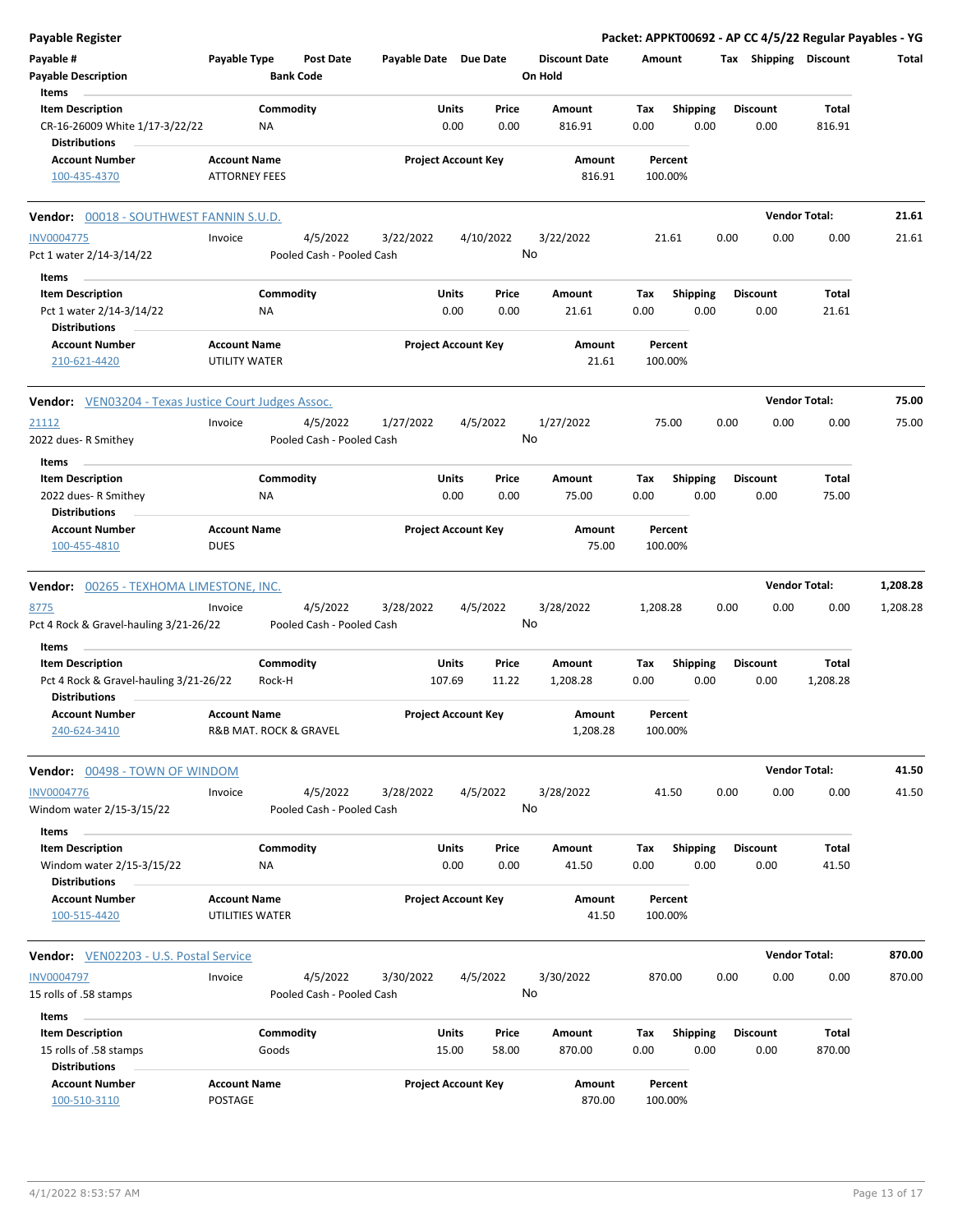| <b>Payable Register</b>                                         |                        |           |                           |                       |                            |          |                      |        |                 |      |                       | Packet: APPKT00692 - AP CC 4/5/22 Regular Payables - YG |        |
|-----------------------------------------------------------------|------------------------|-----------|---------------------------|-----------------------|----------------------------|----------|----------------------|--------|-----------------|------|-----------------------|---------------------------------------------------------|--------|
| Payable #                                                       | Payable Type           |           | <b>Post Date</b>          | Payable Date Due Date |                            |          | <b>Discount Date</b> | Amount |                 |      | Tax Shipping Discount |                                                         | Total  |
| <b>Payable Description</b>                                      |                        |           | <b>Bank Code</b>          |                       |                            |          | On Hold              |        |                 |      |                       |                                                         |        |
| Vendor: 00134 - WAGONER, EDDIE L., LSOTP                        |                        |           |                           |                       |                            |          |                      |        |                 |      | <b>Vendor Total:</b>  |                                                         | 875.00 |
| <b>INV0004768</b>                                               | Invoice                |           | 4/5/2022                  | 3/21/2022             |                            | 4/5/2022 | 3/21/2022            |        | 875.00          | 0.00 | 0.00                  | 0.00                                                    | 875.00 |
| Wild trial expert witness                                       |                        |           | Pooled Cash - Pooled Cash |                       |                            |          | No                   |        |                 |      |                       |                                                         |        |
| Items                                                           |                        |           |                           |                       |                            |          |                      |        |                 |      |                       |                                                         |        |
| <b>Item Description</b>                                         |                        | Commodity |                           |                       | <b>Units</b>               | Price    | Amount               | Tax    | <b>Shipping</b> |      | <b>Discount</b>       | Total                                                   |        |
| Wild trial expert witness<br><b>Distributions</b>               |                        | <b>NA</b> |                           |                       | 0.00                       | 0.00     | 875.00               | 0.00   | 0.00            |      | 0.00                  | 875.00                                                  |        |
| <b>Account Number</b>                                           | <b>Account Name</b>    |           |                           |                       | <b>Project Account Key</b> |          | Amount               |        | Percent         |      |                       |                                                         |        |
| 100-475-4390                                                    | <b>WITNESS EXPENSE</b> |           |                           |                       |                            |          | 875.00               |        | 100.00%         |      |                       |                                                         |        |
| Vendor: 00486 - WOODSON, MARY ANN CSR, RPR                      |                        |           |                           |                       |                            |          |                      |        |                 |      |                       | <b>Vendor Total:</b>                                    | 328.01 |
| <b>INV0004795</b>                                               | Invoice                |           | 4/5/2022                  | 3/28/2022             |                            | 4/5/2022 | 3/28/2022            |        | 328.01          | 0.00 | 0.00                  | 0.00                                                    | 328.01 |
| Appeal 06-21-00145-CR Briggs transcript                         |                        |           | Pooled Cash - Pooled Cash |                       |                            |          | No                   |        |                 |      |                       |                                                         |        |
| Items                                                           |                        |           |                           |                       |                            |          |                      |        |                 |      |                       |                                                         |        |
| <b>Item Description</b>                                         |                        | Commodity |                           |                       | <b>Units</b>               | Price    | Amount               | Tax    | Shipping        |      | <b>Discount</b>       | Total                                                   |        |
| Appeal 06-21-00145-CR Briggs transcript<br><b>Distributions</b> |                        | <b>NA</b> |                           |                       | 0.00                       | 0.00     | 328.01               | 0.00   | 0.00            |      | 0.00                  | 328.01                                                  |        |
| <b>Account Number</b>                                           | <b>Account Name</b>    |           |                           |                       | <b>Project Account Key</b> |          | Amount               |        | Percent         |      |                       |                                                         |        |
| 100-435-4340                                                    |                        |           | APPEAL COURT TRANSCRIPTS  |                       |                            |          | 328.01               |        | 100.00%         |      |                       |                                                         |        |
| Vendor: VEN02992 - Wozniak Law PLLC                             |                        |           |                           |                       |                            |          |                      |        |                 |      | <b>Vendor Total:</b>  |                                                         | 467.50 |
| <b>INV0004773</b>                                               | Invoice                |           | 4/5/2022                  | 3/21/2022             |                            | 4/5/2022 | 3/21/2022            |        | 467.50          | 0.00 | 0.00                  | 0.00                                                    | 467.50 |
| CR-21-28054 Stalsberg Dst Ct 1/31-3/21/22                       |                        |           | Pooled Cash - Pooled Cash |                       |                            |          | No                   |        |                 |      |                       |                                                         |        |
| Items                                                           |                        |           |                           |                       |                            |          |                      |        |                 |      |                       |                                                         |        |
| <b>Item Description</b>                                         |                        | Commodity |                           |                       | <b>Units</b>               | Price    | Amount               | Tax    | Shipping        |      | <b>Discount</b>       | Total                                                   |        |
| CR-21-28054 Stalsberg Dst Ct 1/31-3/21/22 NA                    |                        |           |                           |                       | 0.00                       | 0.00     | 467.50               | 0.00   | 0.00            |      | 0.00                  | 467.50                                                  |        |
| <b>Distributions</b>                                            |                        |           |                           |                       |                            |          |                      |        |                 |      |                       |                                                         |        |
| <b>Account Number</b>                                           | <b>Account Name</b>    |           |                           |                       | <b>Project Account Key</b> |          | Amount               |        | Percent         |      |                       |                                                         |        |
| 100-435-4370                                                    | <b>ATTORNEY FEES</b>   |           |                           |                       |                            |          | 467.50               |        | 100.00%         |      |                       |                                                         |        |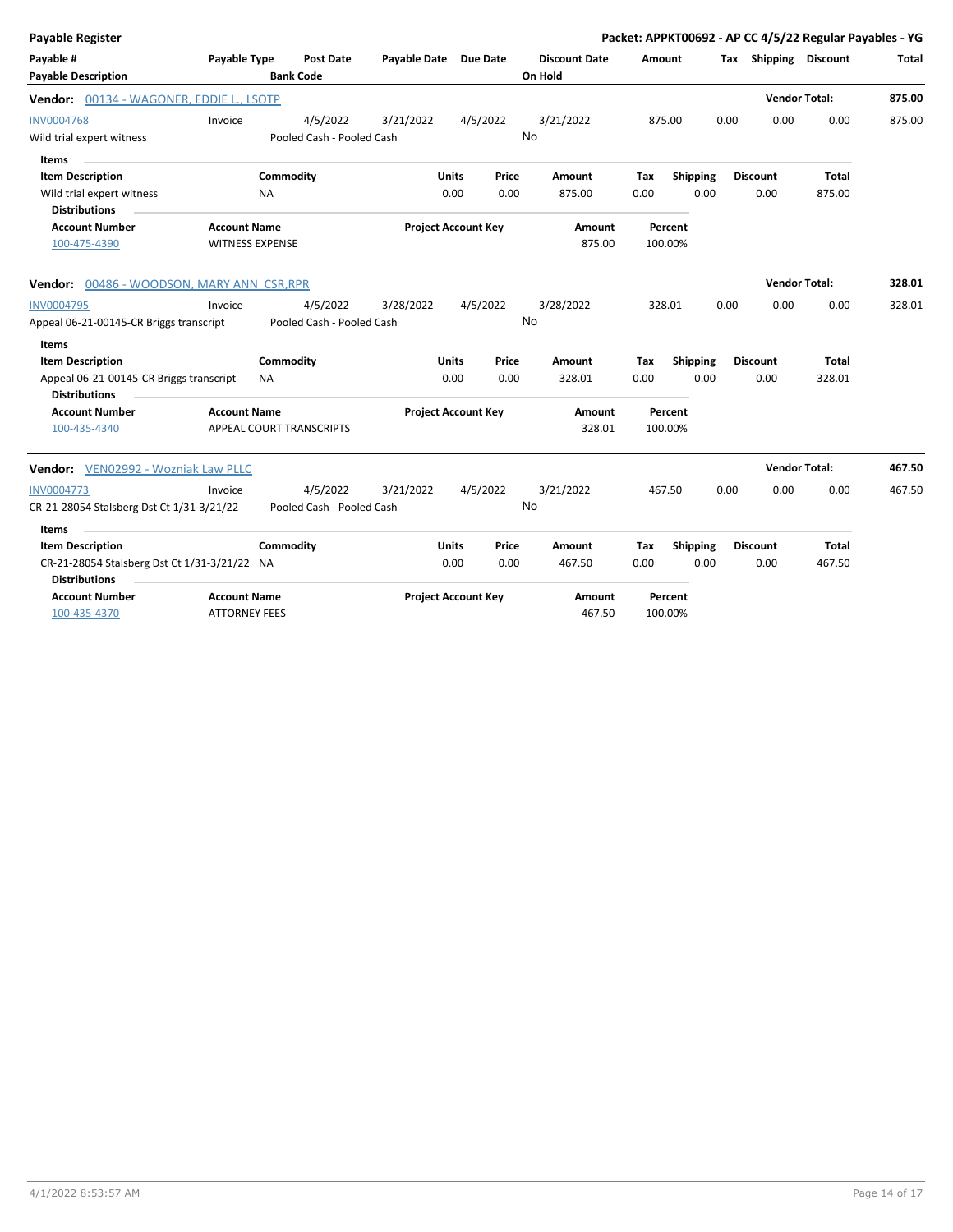## Payable Summary

| Type        | Count               | Gross     | Tax  | <b>Shipping</b> | <b>Discount</b> | Total     | <b>Manual Payment</b> | <b>Balance</b> |
|-------------|---------------------|-----------|------|-----------------|-----------------|-----------|-----------------------|----------------|
| Credit Memo |                     | $-77.99$  | 0.00 | 0.00            | 0.00            | $-77.99$  | 0.00                  | $-77.99$       |
| Invoice     | 75                  | 30.394.93 | 0.00 | 97.12           | 0.00            | 30,492.05 | 0.00                  | 30,492.05      |
|             | <b>Grand Total:</b> | 30,316.94 | 0.00 | 97.12           | 0.00            | 30.414.06 | 0.00                  | 30,414.06      |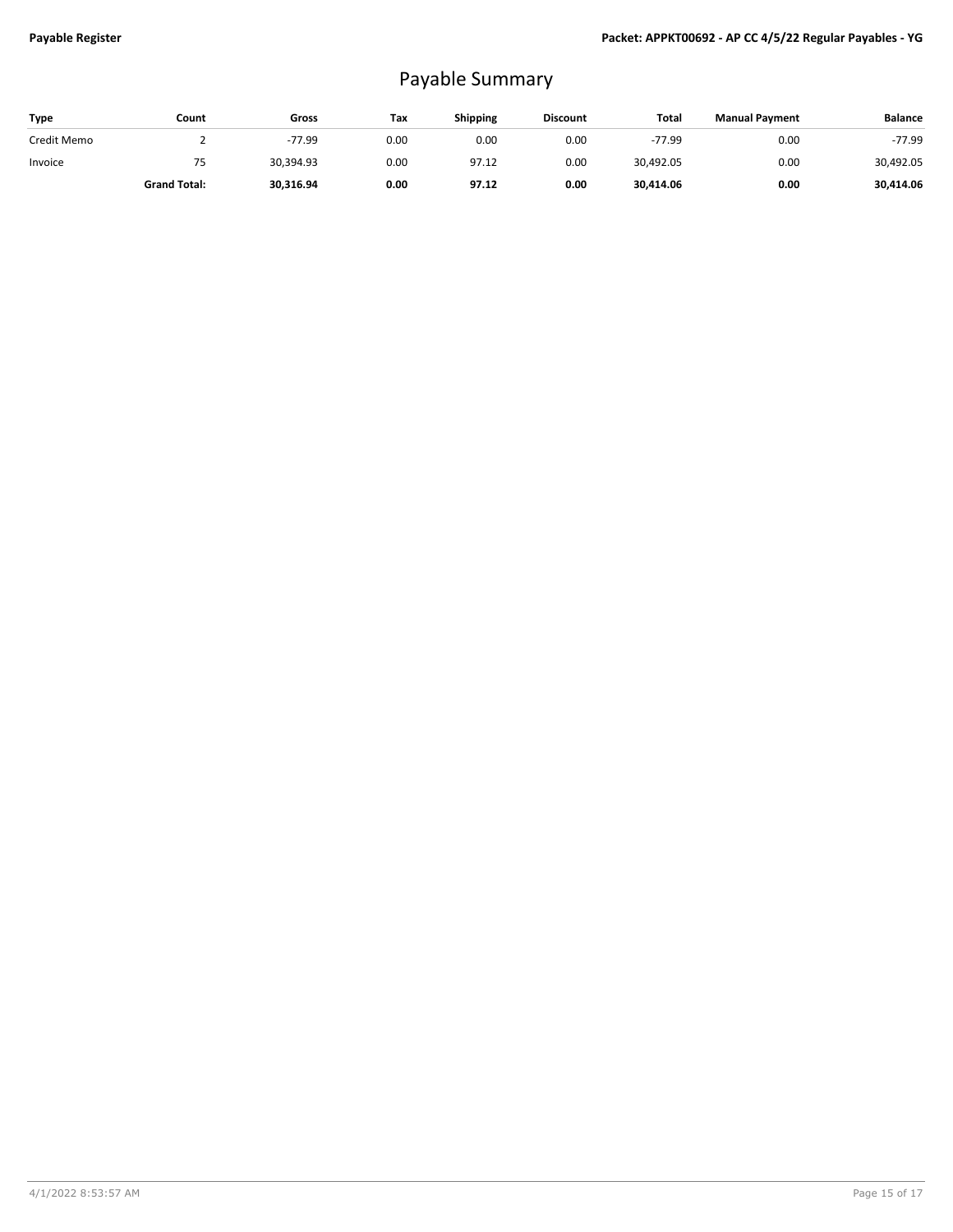## **Account Summary**

| <b>Account</b> | Name                             |        | Amount    |
|----------------|----------------------------------|--------|-----------|
| 100-404-5730   | <b>ELECTION EQUIPMENT</b>        |        | 398.00    |
| 100-410-4240   | <b>INDIGENT ATTORNEY FEES</b>    |        | 500.00    |
| 100-435-4340   | APPEAL COURT TRANSCRIPTS         |        | 328.01    |
| 100-435-4360   | ATTORNEY FEES- CPS CASES         |        | 360.00    |
| 100-435-4370   | <b>ATTORNEY FEES</b>             |        | 5,494.71  |
| 100-435-4391   | PROFESSIONAL SERVICES            |        | 750.00    |
| 100-455-4810   | <b>DUES</b>                      |        | 75.00     |
| 100-456-4210   | <b>INTERNET</b>                  |        | 81.95     |
| 100-475-3100   | <b>OFFICE SUPPLIES</b>           |        | $-37.73$  |
| 100-475-3150   | <b>COPIER EXPENSE</b>            |        | 6.54      |
| 100-475-4390   | <b>WITNESS EXPENSE</b>           |        | 875.00    |
| 100-499-3150   | <b>COPIER EXPENSE</b>            |        | 5.85      |
| 100-510-3110   | <b>POSTAGE</b>                   |        | 945.44    |
| 100-510-3150   | <b>COPIER RENTAL</b>             |        | 235.54    |
| 100-510-4530   | <b>COMPUTER SOFTWARE</b>         |        | 1,550.00  |
| 100-511-4410   | UTILITIES GAS                    |        | 158.40    |
| 100-513-3150   | <b>COPIER RENTAL</b>             |        | 9.12      |
| 100-515-4210   | <b>INTERNET</b>                  |        | 46.95     |
| 100-515-4410   | UTILITIES GAS                    |        | 249.18    |
| 100-515-4420   | UTILITIES WATER                  |        | 41.50     |
| 100-518-3320   | <b>JANITOR SUPPLIES</b>          |        | 15.28     |
| 100-518-4600   | <b>MOVING EXPENSES</b>           |        | 277.19    |
| 100-560-3100   | <b>OFFICE SUPPLIES</b>           |        | 59.72     |
| 100-560-4540   | R & M AUTOMOBILES                |        | 98.00     |
| 100-565-4500   | <b>R&amp;M BUILDING</b>          |        | 3,495.00  |
| 100-573-4811   | <b>FUNDING CSCD</b>              |        | 127.00    |
| 100-575-3150   | <b>COPIER RENTAL</b>             |        | 4.35      |
| 100-590-3150   | <b>COPIER RENTAL</b>             |        | 1.98      |
| 100-640-4410   | UTILITIES GAS                    |        | 355.58    |
| 100-665-3150   | <b>COPIER RENTAL</b>             |        | 30.02     |
| 100-665-4280   | IN/OUT CO.TRAVEL/TRAINING-F.C.S. |        | 381.18    |
|                |                                  | Total: | 16,918.76 |
| Account        | Name                             |        | Amount    |
| 160-452-3150   | <b>COPIER RENTAL</b>             |        | 4.40      |
|                |                                  | Total: | 4.40      |
|                |                                  |        |           |
| <b>Account</b> | Name                             |        | Amount    |
| 200-449-3500   | RECORDS DISPOSAL                 |        | 190.00    |
|                |                                  | Total: | 190.00    |
|                | Name                             |        | Amount    |
| Account        |                                  |        |           |
| 210-621-3410   | R&B MAT. ROCK & GRAVEL           |        | 8,324.27  |
| 210-621-4210   | <b>INTERNET</b>                  |        | 56.90     |
| 210-621-4420   | UTILITY WATER                    |        | 21.61     |
|                |                                  | Total: | 8,402.78  |
| Account        | Name                             |        | Amount    |
| 220-622-3400   | <b>SHOP SUPPLIES</b>             |        | 57.49     |
| 220-622-4210   | <b>INTERNET</b>                  |        | 81.95     |
| 220-622-4270   | OUT OF COUNTY TRAVEL/TRAINING    |        | 12.26     |
| 220-622-4500   | <b>R&amp;M BUILDING</b>          |        | 169.95    |
| 220-622-4570   | R&M MACHINERY GAS & OIL          |        | 76.76     |

220-622-4580 R&M MACHINERY PARTS 2,357.14